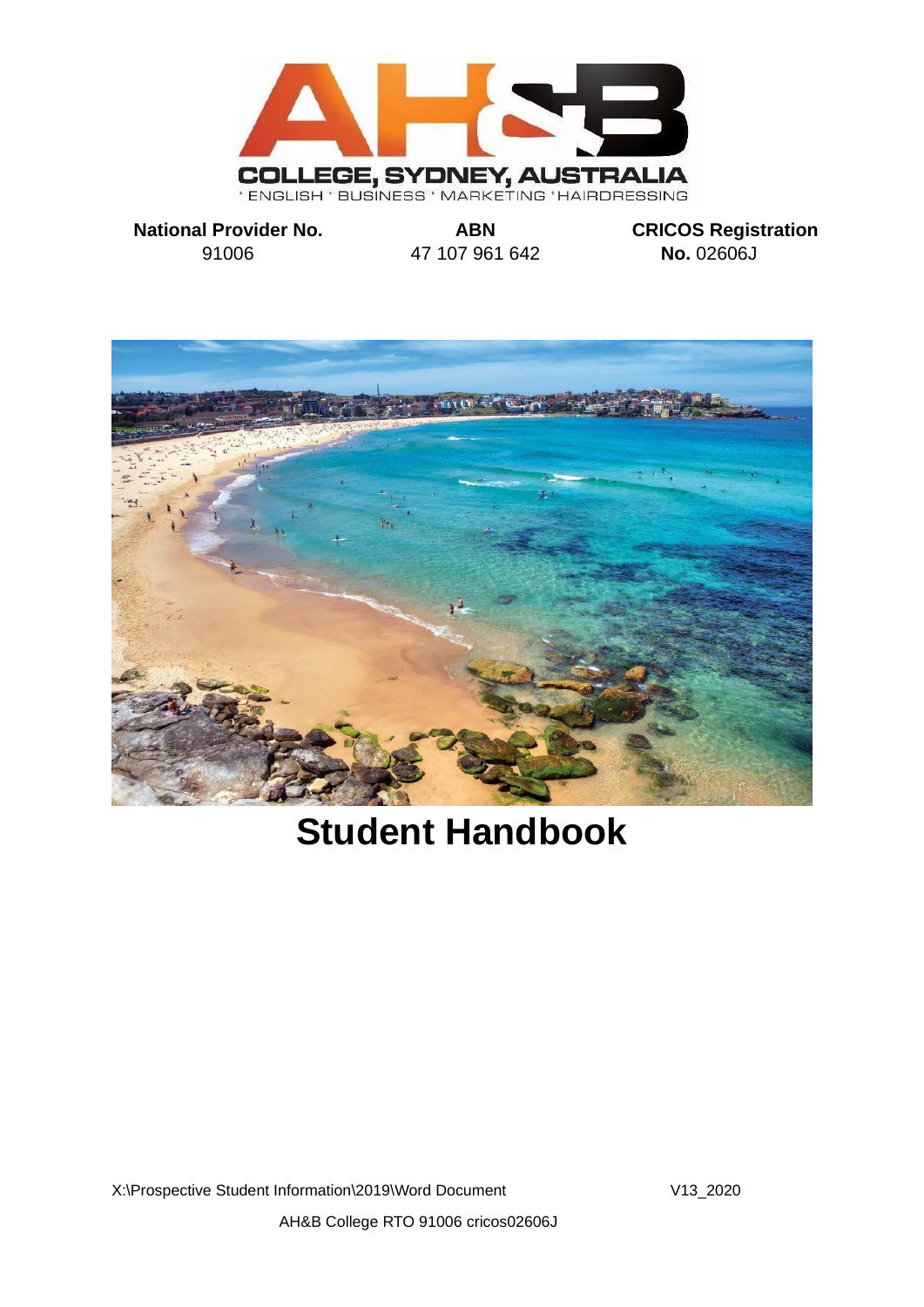

#### Contents

 $\mathbf{3}$  $\overline{4}$  $4.1$  $4.2$ 4.3  $\overline{5}$  $6\phantom{a}$ 

|              | 1 Welcome to AH&B College* members and announcement control of the College* members and announcement of the Co                                                  |          |  |
|--------------|-----------------------------------------------------------------------------------------------------------------------------------------------------------------|----------|--|
|              |                                                                                                                                                                 |          |  |
|              |                                                                                                                                                                 |          |  |
|              |                                                                                                                                                                 |          |  |
| 2.1          |                                                                                                                                                                 |          |  |
| 2.2          |                                                                                                                                                                 |          |  |
| 2.3          |                                                                                                                                                                 |          |  |
|              | Develop and create compliance                                                                                                                                   |          |  |
|              |                                                                                                                                                                 |          |  |
| 2.4          |                                                                                                                                                                 |          |  |
| 2.5          |                                                                                                                                                                 |          |  |
| 2.6          |                                                                                                                                                                 |          |  |
| 2.7          |                                                                                                                                                                 |          |  |
| 2.8          |                                                                                                                                                                 |          |  |
| 2.9          |                                                                                                                                                                 |          |  |
| 2.10         |                                                                                                                                                                 |          |  |
| 2.11         |                                                                                                                                                                 |          |  |
| 2.12         |                                                                                                                                                                 |          |  |
| 2.13         |                                                                                                                                                                 |          |  |
| 2.14<br>2.15 | General English: Evening (Beginner, Elementary, Pre Intermediate) - 080430D<br>General English: Evening Composite 2 (Intermediate, Upper Intermediate, IELTS) - | 16       |  |
| 2.16         |                                                                                                                                                                 |          |  |
| 2.17         |                                                                                                                                                                 |          |  |
| 2.18         |                                                                                                                                                                 |          |  |
| 2.19         |                                                                                                                                                                 |          |  |
| 2.20         |                                                                                                                                                                 |          |  |
| 2.21         |                                                                                                                                                                 |          |  |
| 2.22         | Recognition of Prior Learning (RPL) and Recognition of Current Competency (RCC)  18                                                                             |          |  |
|              |                                                                                                                                                                 |          |  |
|              |                                                                                                                                                                 |          |  |
|              |                                                                                                                                                                 | 20       |  |
|              |                                                                                                                                                                 | 21       |  |
|              |                                                                                                                                                                 | 21       |  |
|              |                                                                                                                                                                 | -21      |  |
|              |                                                                                                                                                                 |          |  |
|              | X:\Prospective Student Information\2019\Word Document                                                                                                           | V13_2020 |  |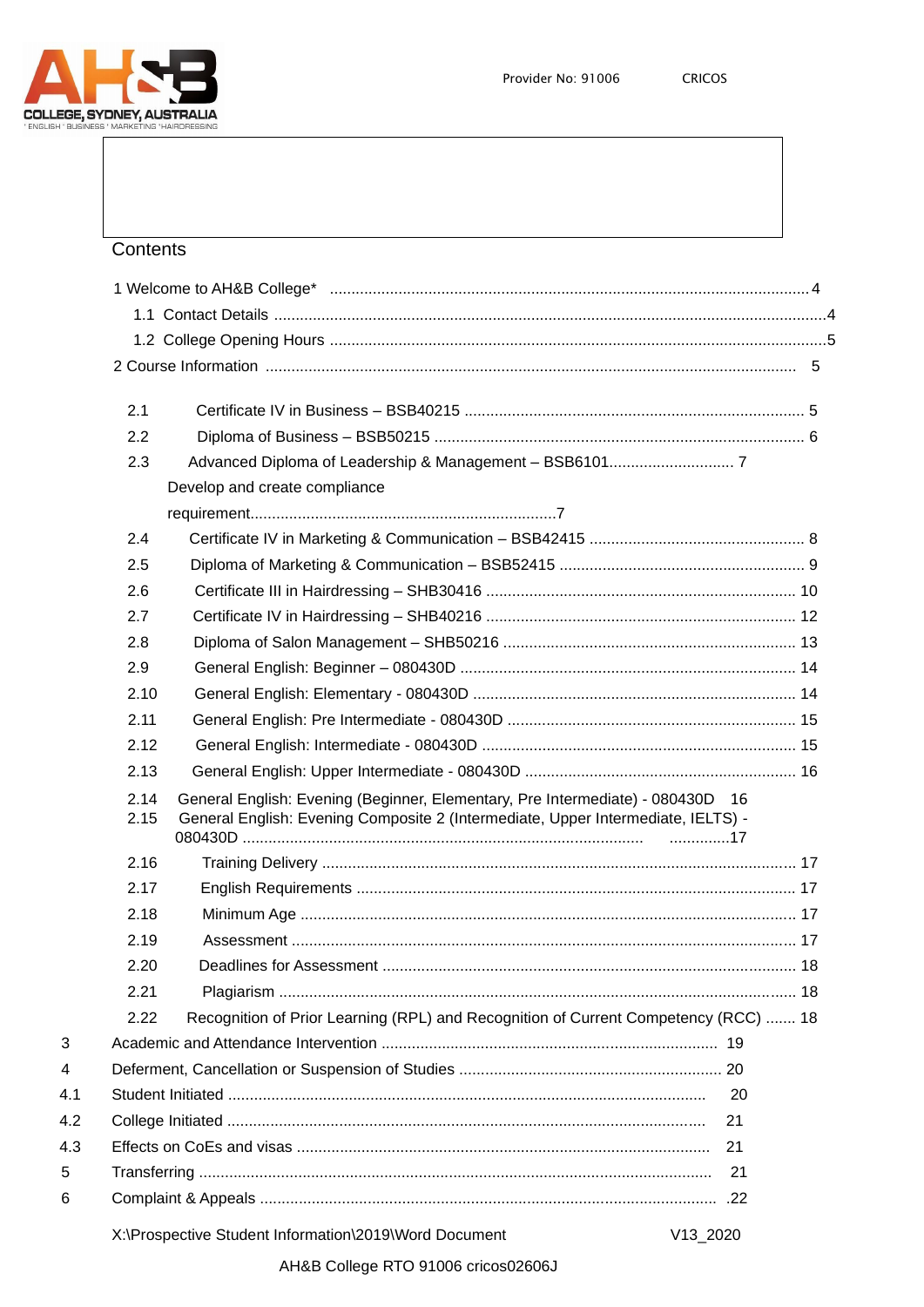

Provider No: 91006

| $\overline{7}$ | .23      |
|----------------|----------|
| 7.1            | 23       |
| 7.2            | 23       |
| 7.3            | 23       |
| 7.4<br>8       | 24<br>24 |
| 8.1            | .24      |
| 8.2            | 24       |
| 8.3            | 25       |
| 8.4            | 25       |
| 8.5            | 25       |
| 8.6            | 26       |
| 8.7            | 26       |
| 9              |          |
| 9.1            | 27       |
| 9.2            | 27       |
| 9.3            | 27       |
| 9.4            | 27       |
| 10             |          |
| 10.1           | 28       |
| 11             |          |
| 11.1           | 28       |
| 11.2           | 28       |

# <span id="page-2-0"></span>1 Welcome to AH&B College\*

\*AH&B College is a Registered Training Organisation (RTO) with the Australian Skills Quality Authority (ASQA) for the delivery of training and assessment services in Business, Hairdressing, Marketing & Communication, General English.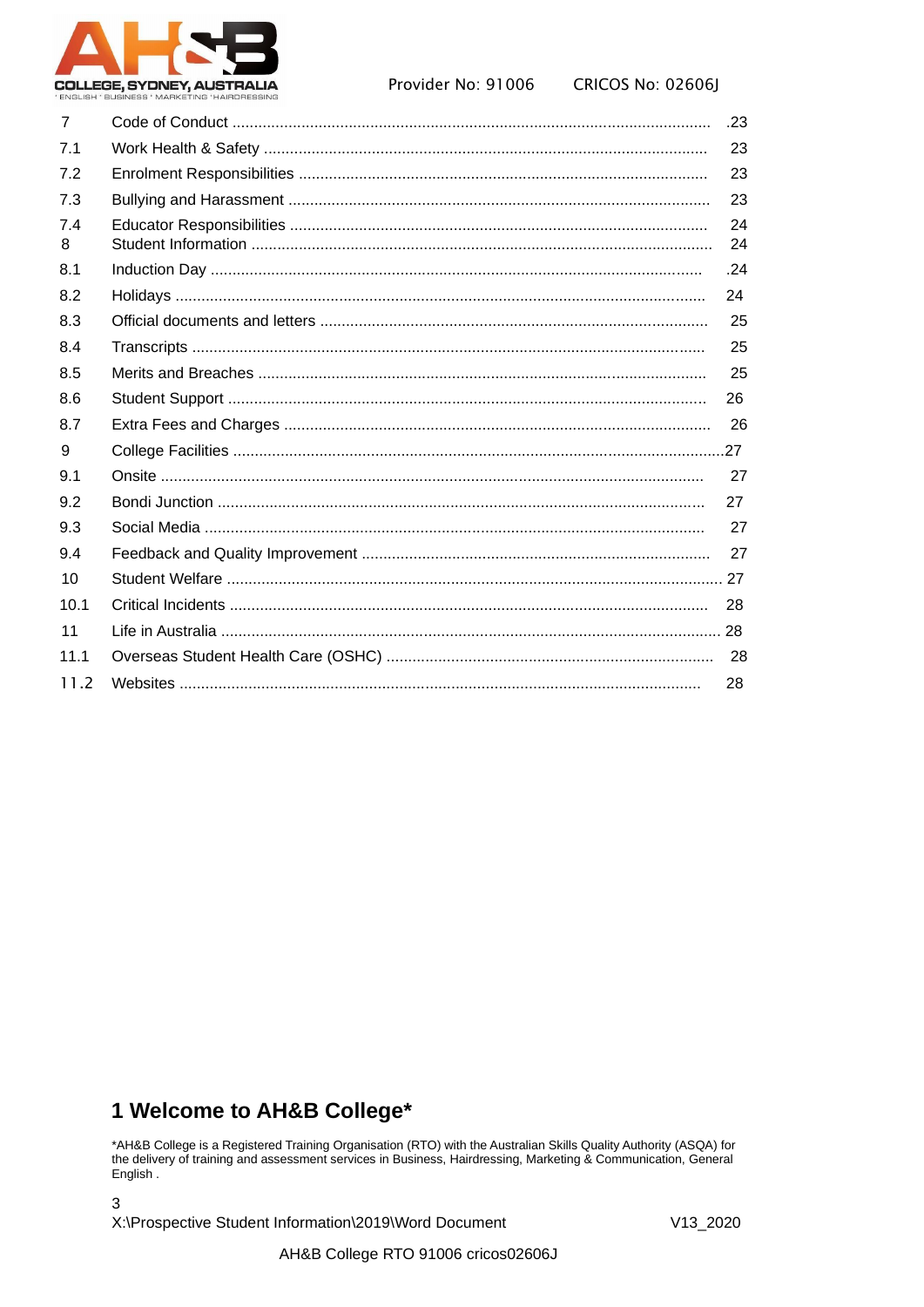

Welcome to AH&B College from the management and the staff.

Our mission is to make our college the first choice in Vocational and General English education; providing the right training and programs to international and local students in Australia.

The staff look forward to helping you with your individual needs as you begin, or continue, your Australian study journey. Hopefully the education you receive here will reflect in a blossoming career either here or in your home country, or give you the wonderful skill of a new language.

This student handbook has been designed to help you understand what your course includes. It will be discussed with you during your Induction Day and will be referenced throughout your time at AH&B College. So during your time with us, make sure you use it to find important information.

Towards the end of the handbook we have included many websites that you may find useful during your stay.

We hope you have a wonderful time in Bondi Junction with us and create many memories and expand your knowledge.

Sharon MacNay AH&B **College** Principal

#### <span id="page-3-0"></span>**1.1 Contact Details**

#### **Address: Phone**: + 61 2 9389 0771

Level 1, The Royal Arcade **Email**: admin@ahbc.com.au 175-181 Oxford Street, Bondi Junction, NSW, 2022 **Web**: [www.ahbc.nsw.edu.au](http://www.ahbc.nsw.edu.au/)

**Provider Number:** 91006 **Facebook**: <https://www.facebook.com/ahbcollege/>

**CRICOS Number:** 02606J **Instagram**:

[https://www.instagram.com/ahbcollege\\_91006/](https://www.instagram.com/ahbcollege_91006/)

#### <span id="page-3-1"></span>**1.2 College Opening Hours**

| Monday    | $8:00am - 8:00pm$ |
|-----------|-------------------|
| Tuesday   | $8:00am - 8:00pm$ |
| Wednesday | $8:00am - 8:00pm$ |
| Thursday  | $8:00am - 8:00pm$ |

X:\Prospective Student Information\2019\Word Document V13\_2020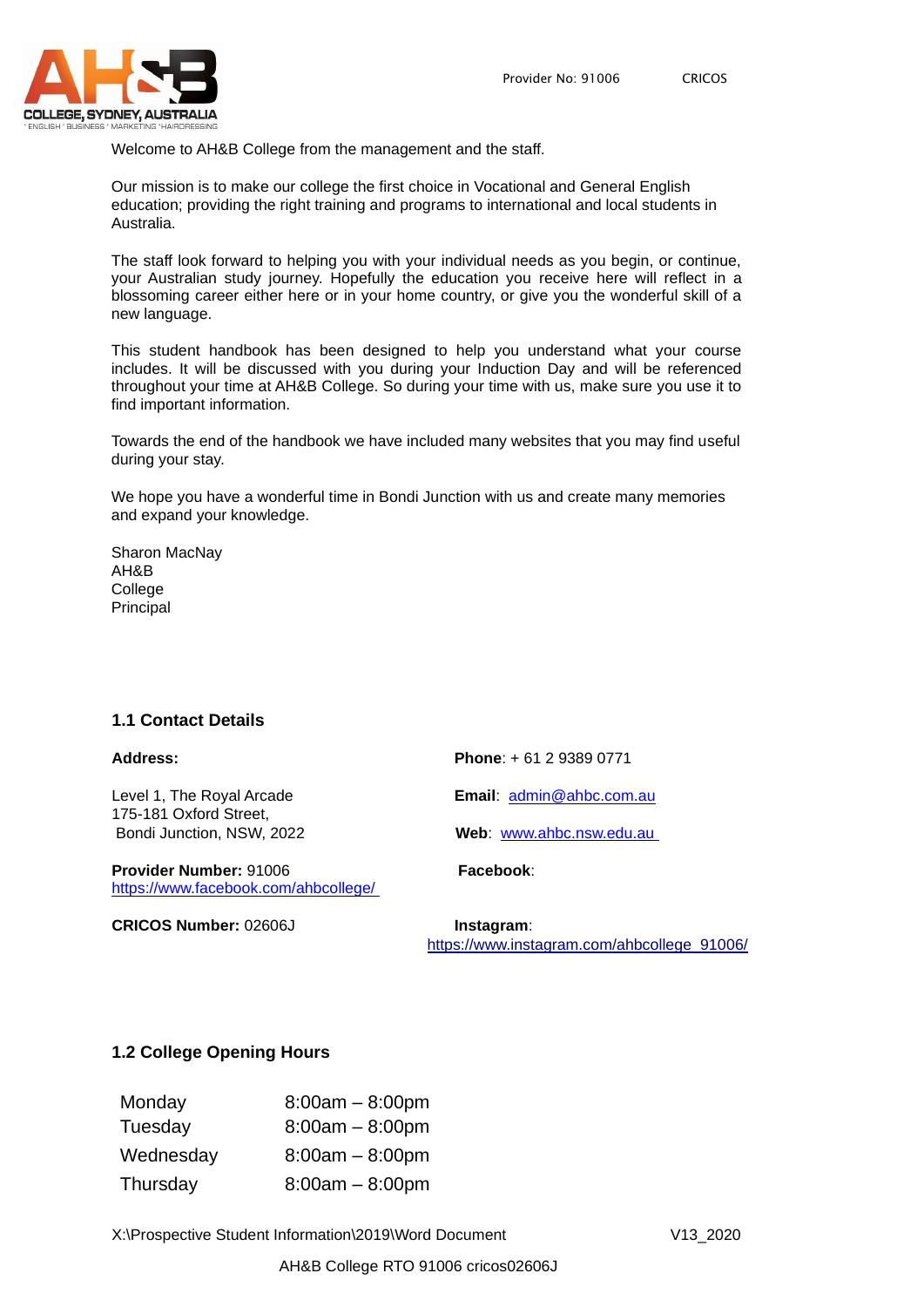

Friday 8:00am – 5:00pm

## <span id="page-4-0"></span>**2 Course Information**

#### **2.1 BSB40215 - Certificate IV in Business – 086917K**

Pre-requisites: English IELTS 5.5 or equivalent

Shifts – 12 month course (52 weeks study 10 weeks break) -minimum 20 hours including study for Research and assessment Task.

Shift 1 Monday & Tuesday 8:00am - 4:30pm, Wednesday 8:00am – 2.00pm

#### Schedule

| <b>Field</b>                                      | <b>UoC Code</b> | <b>UoC Name</b>                                                                                       |
|---------------------------------------------------|-----------------|-------------------------------------------------------------------------------------------------------|
|                                                   | BSBMGT401       | Show<br>leadership in the workplace                                                                   |
|                                                   | BSBWOR404       | Develop work<br>priorities                                                                            |
| <b>Business</b>                                   | BSBLDR403       | Lead team effectiveness                                                                               |
| management &<br>administration                    | BSBWHS401       | Implement and<br>monitor WHS<br>policies, procedures and programs to meet<br>legislative requirements |
|                                                   | BSBWRT401       | Write complex documents                                                                               |
| <b>Project management</b><br>& professional       | BSBADM405       | Organise meetings                                                                                     |
| development                                       | BSBCMM401       | Make a presentation                                                                                   |
|                                                   | BSBMKG413       | Promote products and services                                                                         |
| <b>Marketing &amp;</b><br><b>Customer service</b> | BSBCUS402       | Address customer needs                                                                                |
|                                                   | SIRXCCS304      | Coordinate interaction with customers                                                                 |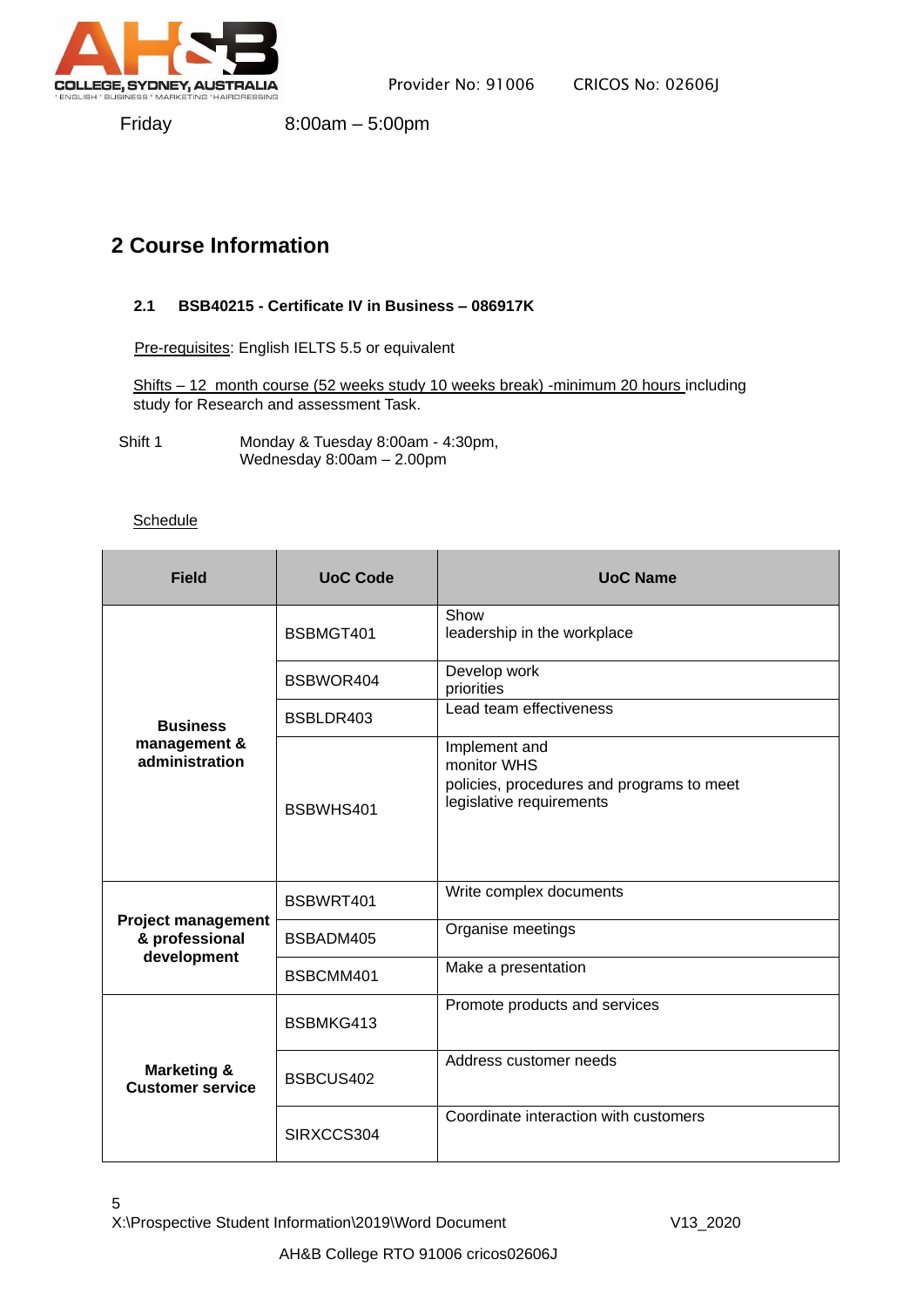

Provider No: 91006 CRICOS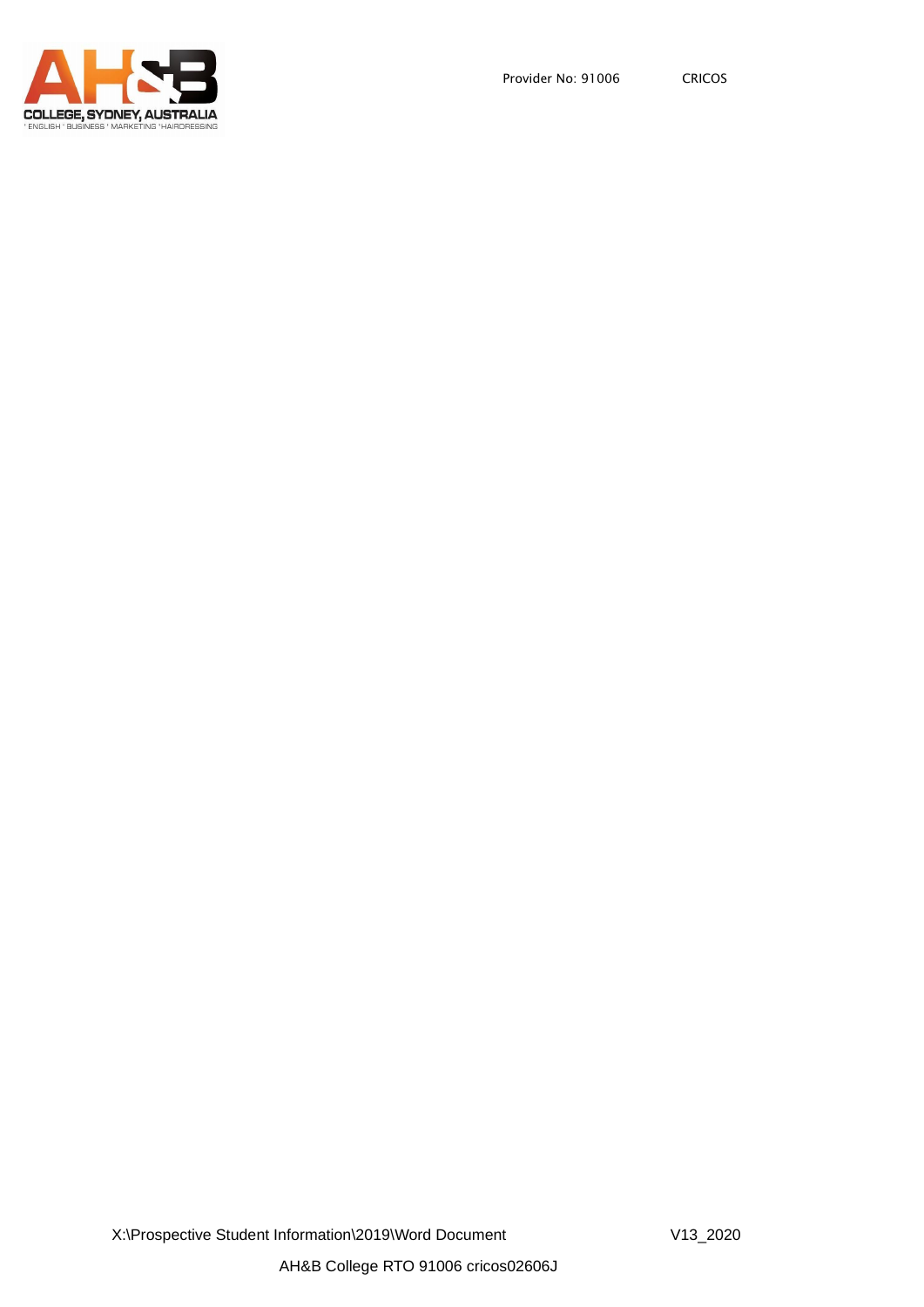

#### **BSB50215 Diploma of Business – CRICOS 08784A**

English IELTS 5.5 or equivalent

1200 hours - 1year course (42 weeks study, 10-weeks break) --minimum 27 hours weekly including Research and assessment Task.

Shift 1 Wednesday Thursday & Friday 8:00am – 4:00pm

| <b>Field</b>                                                         | <b>UoC Code</b> | <b>UoC Name</b>                                                 |
|----------------------------------------------------------------------|-----------------|-----------------------------------------------------------------|
| <b>Marketing &amp;</b><br><b>Advertising</b>                         | BSBMKG501       | Identify and evaluate marketing opportunities                   |
|                                                                      | BSBMKG507       | Interpret market trends and developments                        |
|                                                                      | BSBADV503       | Coordinate advertising research                                 |
|                                                                      | BSBMKG514       | Implement and monitor marketing activities                      |
| <b>Business</b><br><b>Administration</b>                             | BSBADM502       | Manage meetings                                                 |
|                                                                      | BSBHRM506       | Manage<br>recruitment, selection and induction processes        |
|                                                                      | BSBPMG522       | Undertake project work                                          |
| Project<br>Management &<br><b>Professional</b><br><b>Development</b> | BSBWOR501       | Manage personal work priorities and professional<br>development |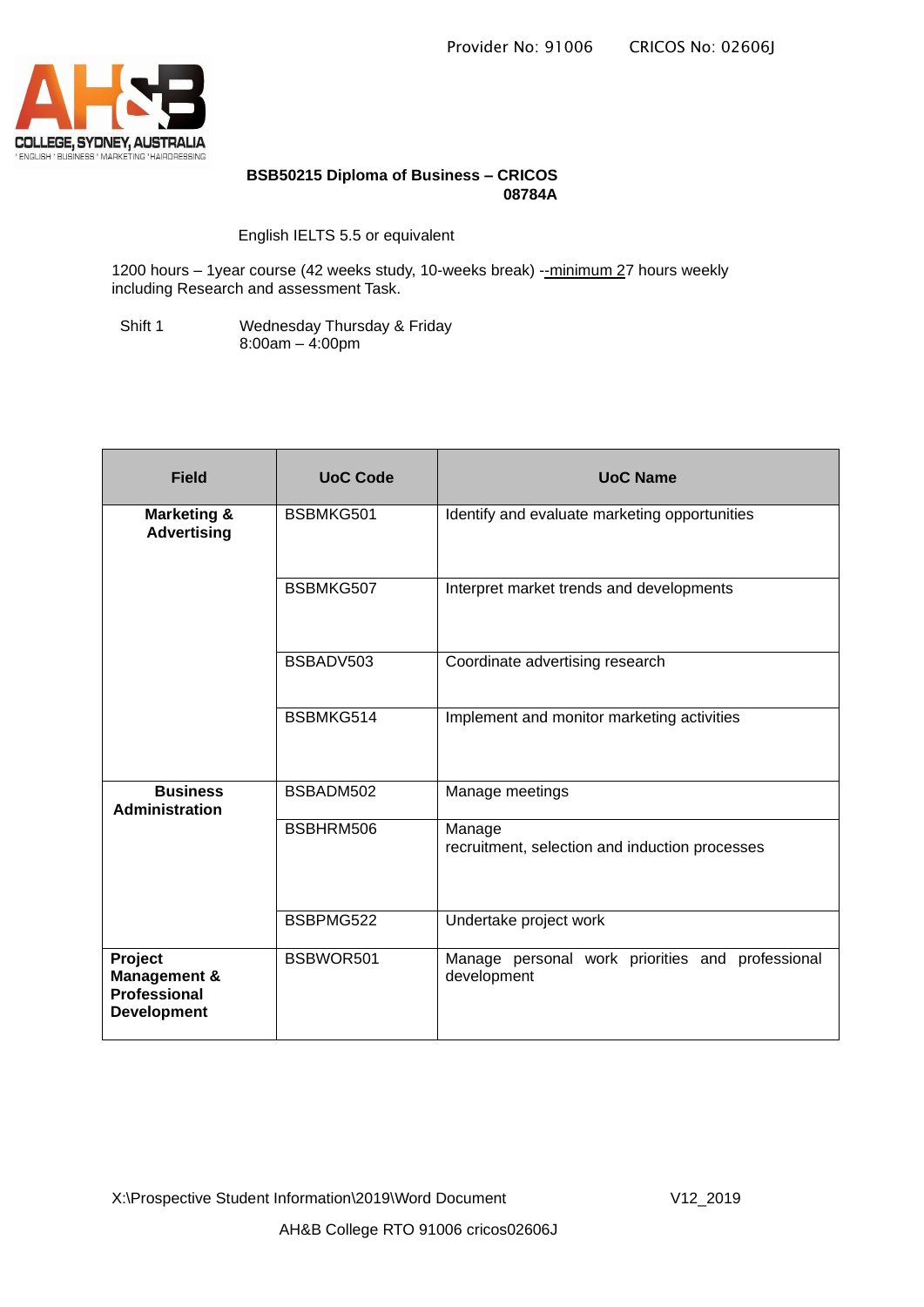

#### **2.3 BSB61015 - Advanced Diploma of Leadership & Management – CRICOS: 089321C**

Pre-requisites: English IELTS 5.5 or equivalent

1800- 2400 hours – 2 year course (82 weeks study, 22 weeks break) Students must attend minimum 20 hours weekly including Research and assessment Task.

Shift 1 Wednesdays ,Tuesday & Thursday 8:00am - 4:00pm

#### **Schedule**

| <b>UoC Code</b> | <b>UoC Name</b>                              |
|-----------------|----------------------------------------------|
| BSBINN601       | Lead and manage organisational change        |
| BSBMGT605       | Provide leadership across the organisation   |
| BSBMGT616       | Develop and implement strategic plans        |
| BSBMGT617       | Develop and implement a business plan        |
| BSBINM601       | Manage knowledge and information             |
| BSBFIM601       | Manage finances                              |
| BSBMGT608       | Manage innovation and continuous improvement |
| BSBDIV601       | Develop and implement diversity policy       |
| BSBDES602       | Research global design trends                |
| BSBMGT619       | Identify and implement business innovation   |
| PSPGEN067       | Establish and maintain strategic networks    |
| BSBCOM602       | Develop and create compliance requirements   |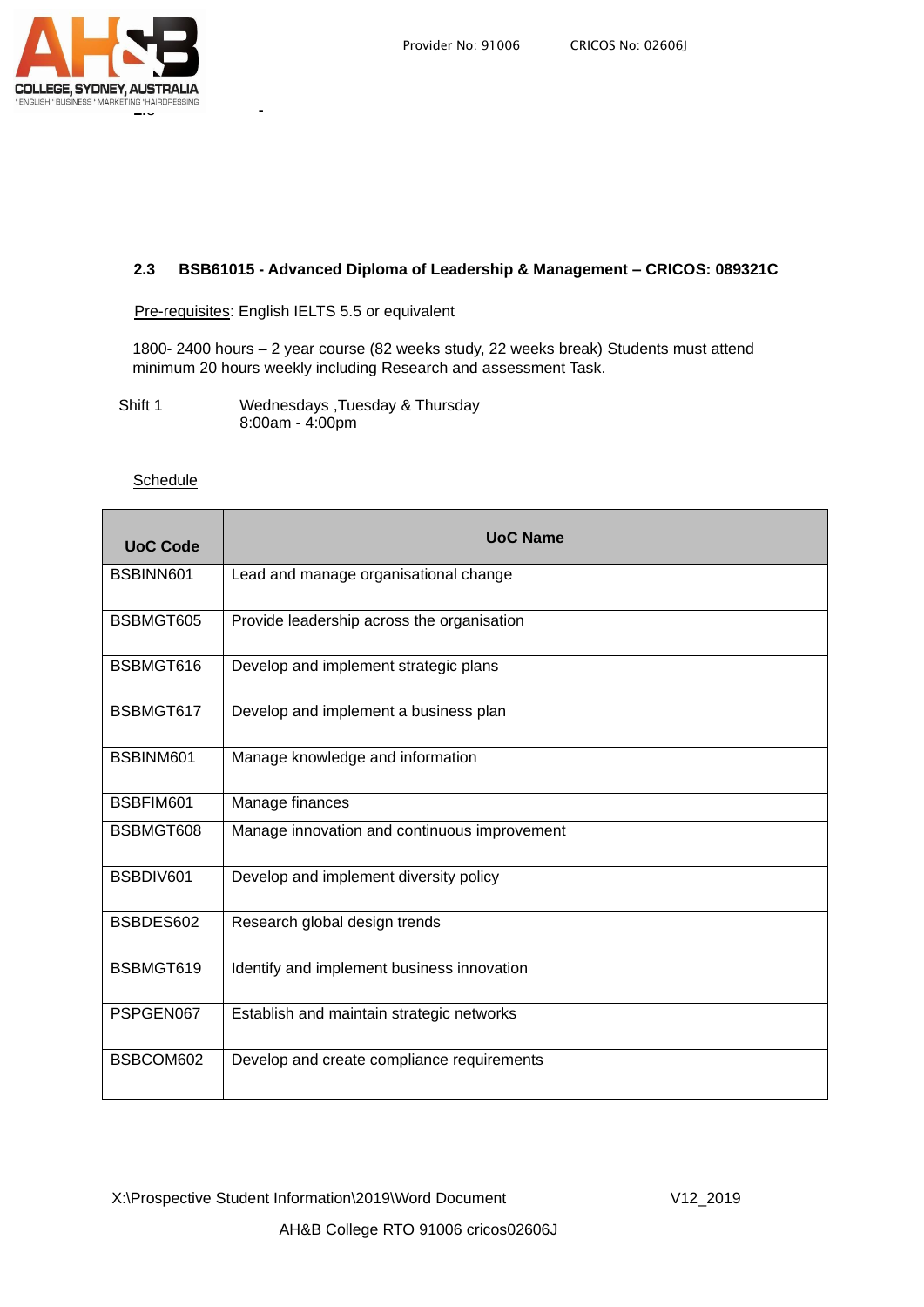

#### **BSB42415 Certificate IV in Marketing & Communication – CRICOS: 093105K**

English IELTS 5.5 or equivalent

Shifts - 1 year course (52 weeks study, 15 weeks break) Students must attend minimum 20 hours face to face class room study including Research and assessment Task.

| Shift 1 | Tuesday & Friday 8:am - 4:00pm |
|---------|--------------------------------|
|         |                                |

#### **Schedule**

| <b>Field</b>                                        | <b>UoC Code</b> | <b>UoC Name</b>                                                    |
|-----------------------------------------------------|-----------------|--------------------------------------------------------------------|
| <b>Market</b>                                       | BSBMKG408       | Conduct market research                                            |
| <b>Analysis</b>                                     | BSBMKG401       | Profile the market                                                 |
|                                                     | BSBMKG419       | Analyse consumer behaviour                                         |
|                                                     | BSBMGT407       | Apply digital solutions to work processes                          |
| <b>Marketing</b><br>Communication                   | BSBCRT401       | Articulate, present and debate ideas                               |
|                                                     | BSBMKG417       | Apply marketing communication across a convergent<br>industry      |
|                                                     | BSBMKG418       | Develop and apply knowledge of marketing<br>communication industry |
| <b>Marketing activities &amp;</b><br>implementation | BSBMKG413       | Promote products and services                                      |
|                                                     | BSBCMM401       | Make a presentation                                                |
|                                                     | BSBMKG409       | Design direct response offers                                      |
|                                                     | BSBMKG410       | Test direct marketing activities                                   |
|                                                     | BSBPUB403       | Develop public relations<br>documents                              |

X:\Prospective Student Information\2019\Word Document V12\_2019

 $\overline{\phantom{a}}$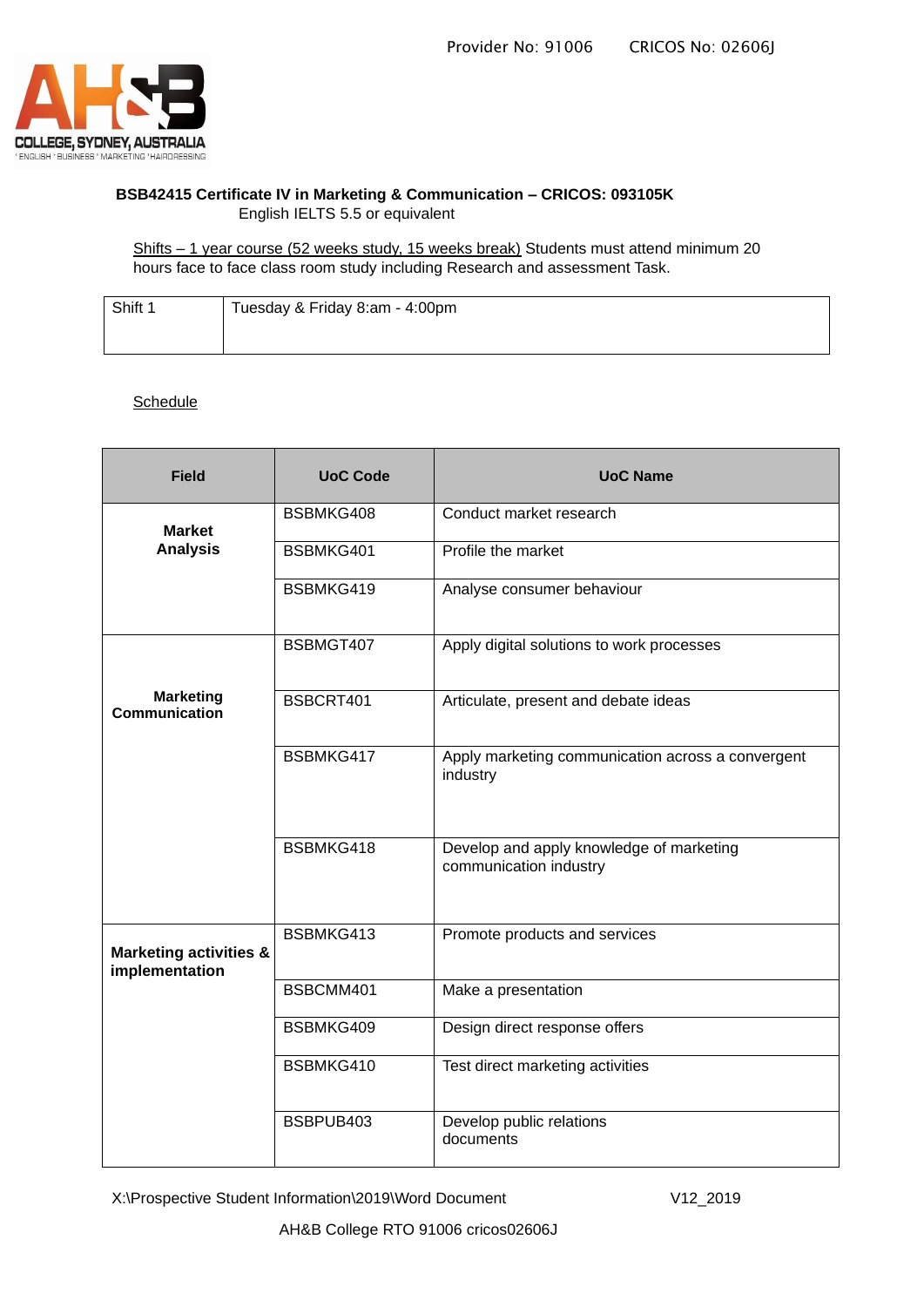

#### **BSB52415 Diploma of Marketing & Communication – CRICOS: 093106J**

Pre-requisites - 5 core Units of Competency from Certificate IV in Marketing & Communication-BSB42415 English IELTS 5.5 or Equivalent

Shifts – 1year course (52 week study, 15 weeks break) Students must attend minimum 20 hours face to face class room study including Research and assessment Task.

| Shift 1 | Monday & Wednesday 8:00am - 4:00pm |
|---------|------------------------------------|
|         | Friday 12:00am - 4:00pm            |
|         |                                    |

#### Schedule

| <b>Field</b>                                                  | <b>UoC Code</b> | <b>UoC Name</b>                                                  |
|---------------------------------------------------------------|-----------------|------------------------------------------------------------------|
| <b>Projects</b>                                               | BSBPMG522       | Undertake project work                                           |
| <b>Marketing</b><br><b>Research and</b><br><b>Analysis</b>    | BSBMKG507       | Interpret market trends and developments                         |
|                                                               | BSBMKG506       | Plan market research                                             |
|                                                               | BSBMKG515       | Conduct a marketing audit                                        |
|                                                               | BSBMKG501       | Identify and evaluate marketing opportunities                    |
|                                                               | BSBMKG502       | Establish and adjust the marketing mix                           |
| <b>Marketing</b><br><b>Activities &amp;</b><br>Implementation | BSBMKG514       | Implement and monitor<br>marketing activities                    |
|                                                               | BSBFIM501       | Manage budgets and financial plans                               |
|                                                               | BSBMKG508       | Plan direct marketing activities                                 |
|                                                               | BSBMKG523       | Design and develop an integrated marketing<br>communication plan |
| <b>Marketing</b><br><b>Communication</b>                      | BSBMKG527       | Plan social media engagement                                     |
|                                                               | BSBMKG510       | Plan e-<br>marketing communications                              |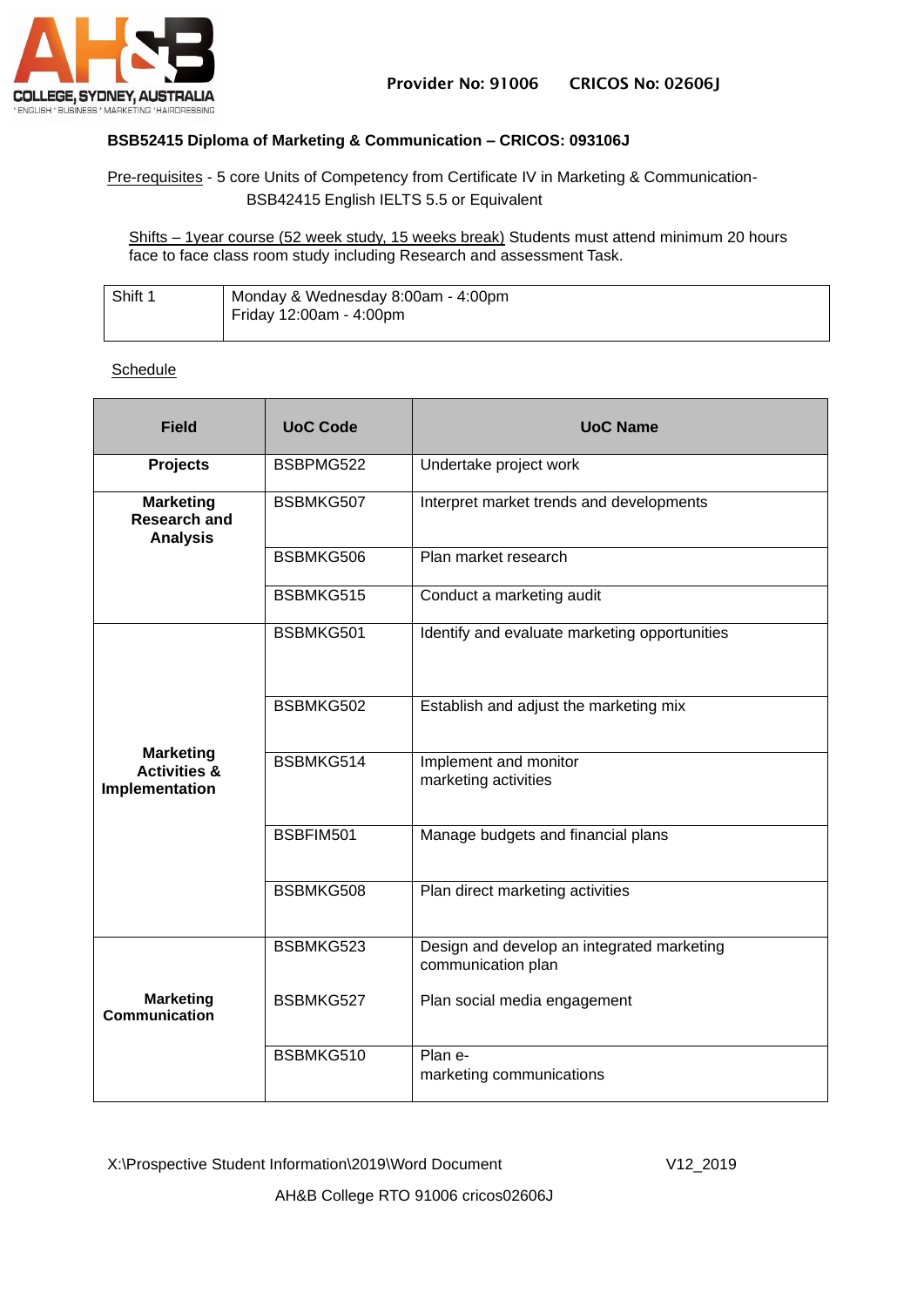

### **SHB30416 Certificate III in Hairdressing – CRICOS: 093108G**

English IELTS 5.5 or equivalent

Shifts – 1year course (52 week study, 11.5 weeks break) Students must attend minimum 20 hours face to face class room study including Research and assessment Task.

| Shift <sup>1</sup> | Monday, Tuesdays and Wednesday 9:00am - 5.00pm |
|--------------------|------------------------------------------------|
|                    |                                                |

#### Schedule

| <b>Field</b>        | <b>UoC Code</b> | <b>UoC Name</b>                                                                     |
|---------------------|-----------------|-------------------------------------------------------------------------------------|
|                     | BSBSUS201       | Participate in environmentally sustainable work practices C                         |
|                     | SHBHBAS001      | Provide shampoo and basin services C                                                |
|                     | SHBHBAS002      | Provide head, neck and shoulder massage for relaxation E                            |
|                     | SHBXWHS001      | Apply safe hygiene, health and work practices C                                     |
|                     | SHBHIND001      | Maintain and organize tools, equipment and work areas C                             |
| <b>Fundamentals</b> |                 |                                                                                     |
|                     | SHBXCCS001      | Conduct salon financial transactions C                                              |
|                     | SHBXCCS002      | Provide salon<br>services to clients C                                              |
|                     | SHBXIND001      | Comply with organisational requirements within a personal<br>services environment C |
|                     | SHBXIND002      | Communicate as<br>part of a salon team C                                            |
|                     | SHBXCCS004      | Recommend products and services E                                                   |

X:\Prospective Student Information\2019\Word Document V12\_2019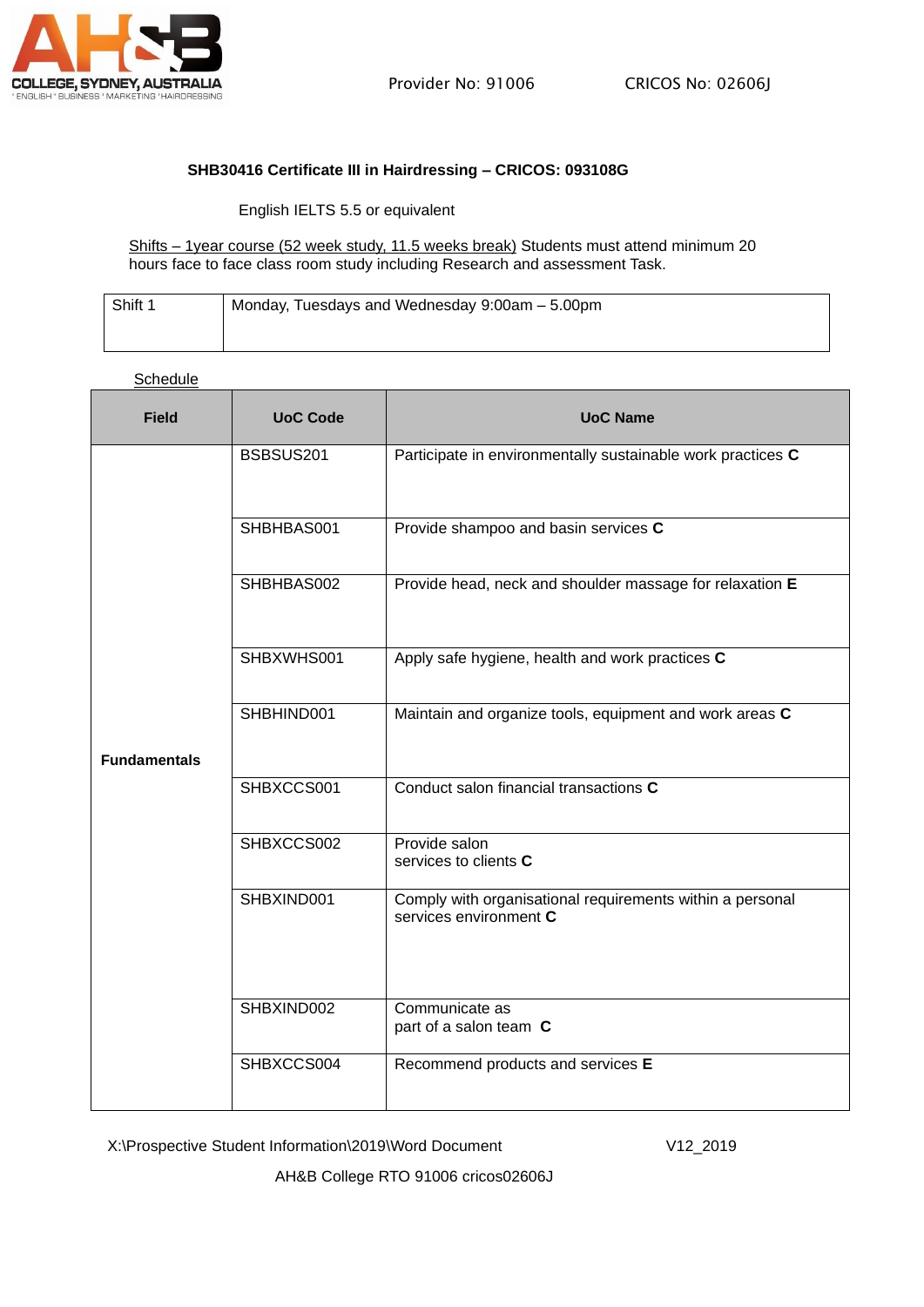

|                      | SHBHIND002 | Research and use hairdressing industry information E       |
|----------------------|------------|------------------------------------------------------------|
|                      | SHBHTRI001 | Identify and treat hair and scalp conditions C             |
|                      | SHBHIND003 | Develop and expand a client base C                         |
|                      | SHBHDES003 | Create finished hair designs C                             |
| <b>Hair Design</b>   | SHBHDES002 | <b>Braid Hair E</b>                                        |
|                      | SHBHDES004 | Create classic long hair up-styles E                       |
| <b>Straightening</b> | SHBHREF002 | Straighten and relax hair with chemical treatments C       |
|                      | SHBHCLS002 | Colour and lighten hair C                                  |
|                      | SHBHCLS003 | Provide full and partial head highlighting treatments C    |
| <b>Colour</b>        | SHBHCLS004 | Neutralise unwanted colours and tones C                    |
|                      | SHBHCLS005 | Provide on scalp full head and retouch bleach treatments C |
|                      | SHBHCUT001 | Design haircut structures C                                |
|                      | SHBHCUT002 | Create one length or solid haircut structures C            |
| <b>Cutting</b>       | SHBHCUT003 | Create graduated haircut structures C                      |
|                      | SHBHCUT004 | Create layered haircut structures C                        |
|                      | SHBHCUT005 | Cut hair using over comb techniques C                      |
|                      |            |                                                            |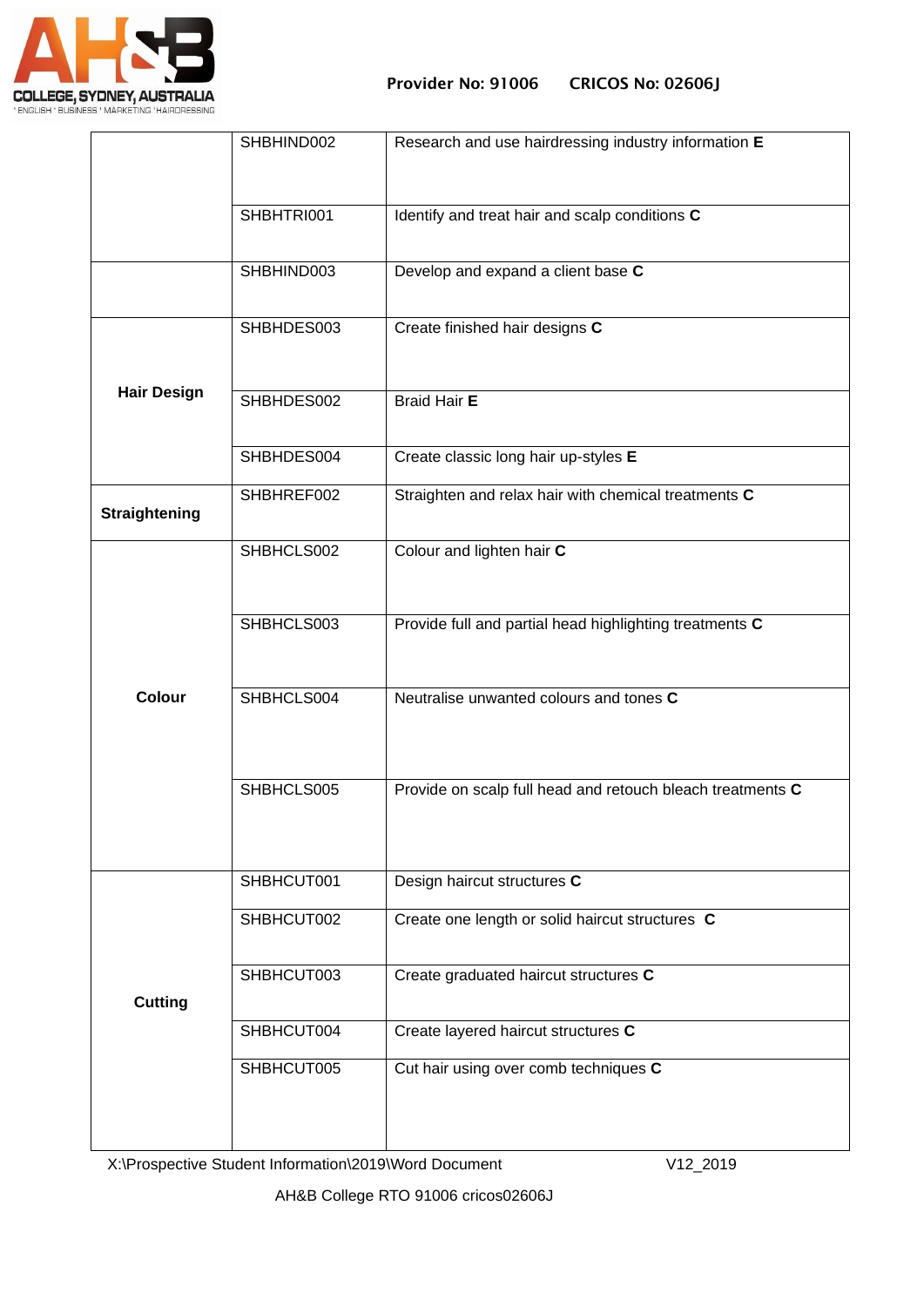

| SHBHCUT006 | Create combined haircut structures E                             |
|------------|------------------------------------------------------------------|
| SHBHCUT007 | Create combined traditional and classic men's haircut structures |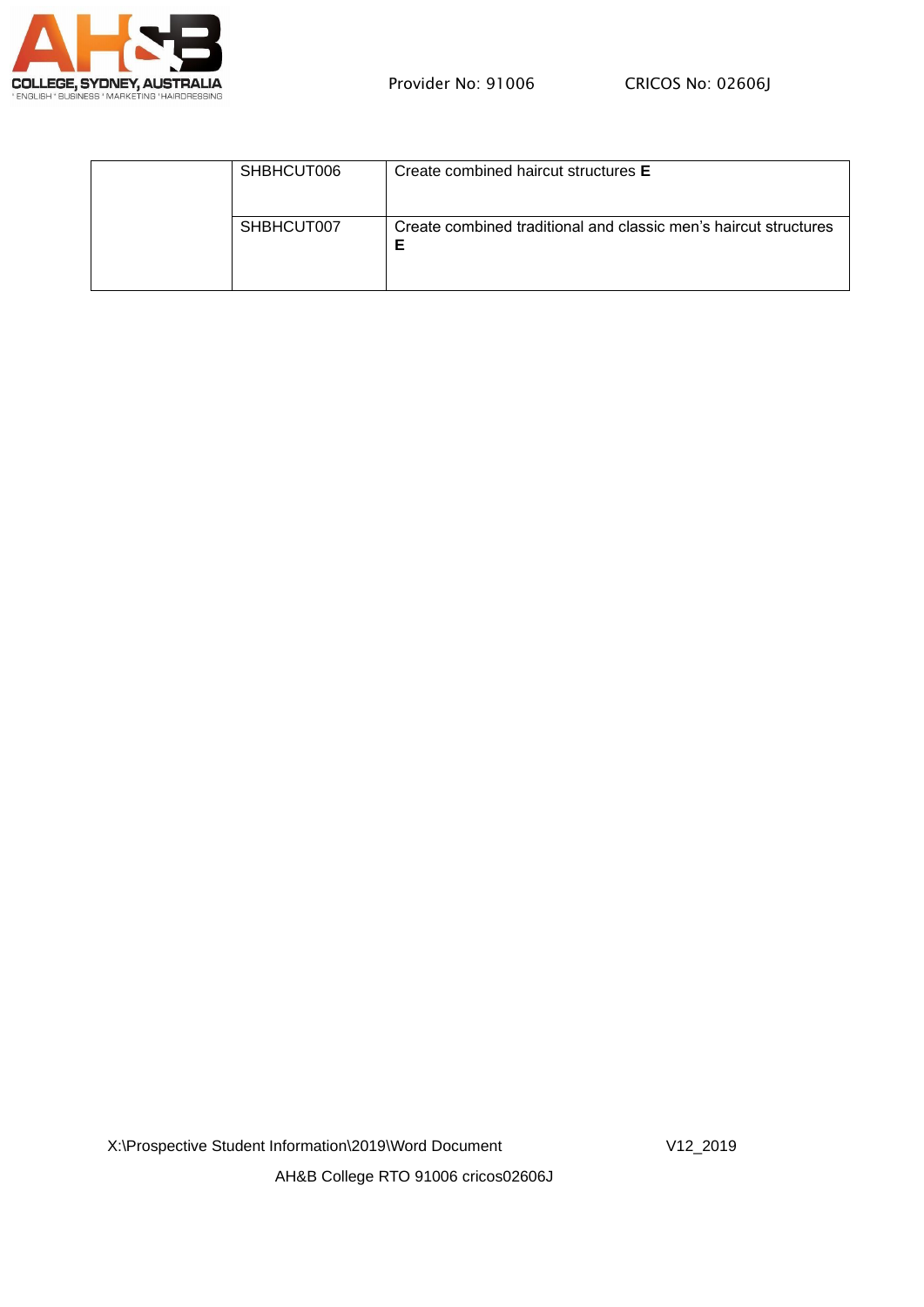

#### **SHB40216 Certificate IV in Hairdressing – CRICOS: 091492K**

#### Pre-requisites

- Certificate III in Hairdressing (or equivalent)
- one year post- qualification full time employment experience as a hairdresser in a salon environment where you have applied the skills and knowledge covered in the Certificate III in Hairdressing qualification.
- English IELTS 5.5 or equivalent

| Shift 1 | Monday, Tuesdays and Wednesdays 9:am - 5:00pm |
|---------|-----------------------------------------------|
|         |                                               |
|         |                                               |

**Schedule** 

| <b>Field</b>             | <b>UoC Code</b> | <b>UoC Name</b>                                                            |
|--------------------------|-----------------|----------------------------------------------------------------------------|
|                          | SHBHCLS006      | Solve complex colour problems                                              |
|                          | SHBHCLS007      | Enhance hair designs using creative colouring and lightening<br>techniques |
| Advanced<br>Hairdressing | SHBHDES004      | Create classic long hair upstyles                                          |
|                          | SHBHDES006      | Design and style long hair creatively                                      |
|                          | SHBHTRI003      | Develop and apply scalp treatment therapies                                |
|                          | SHBHTLS001      | Provide technical leadership to hairdressing teams                         |
| <b>Salon Environment</b> | SHBHTLS002      | Research and use hairdressing<br>trends to advance creative work           |
| Salon and<br><b>Team</b> | BSBMKG413       | Promote products and services                                              |
| <b>Management</b>        | SISXIND005      | Coordinate work teams or groups                                            |

X:\Prospective Student Information\2019\Word Document V12\_2019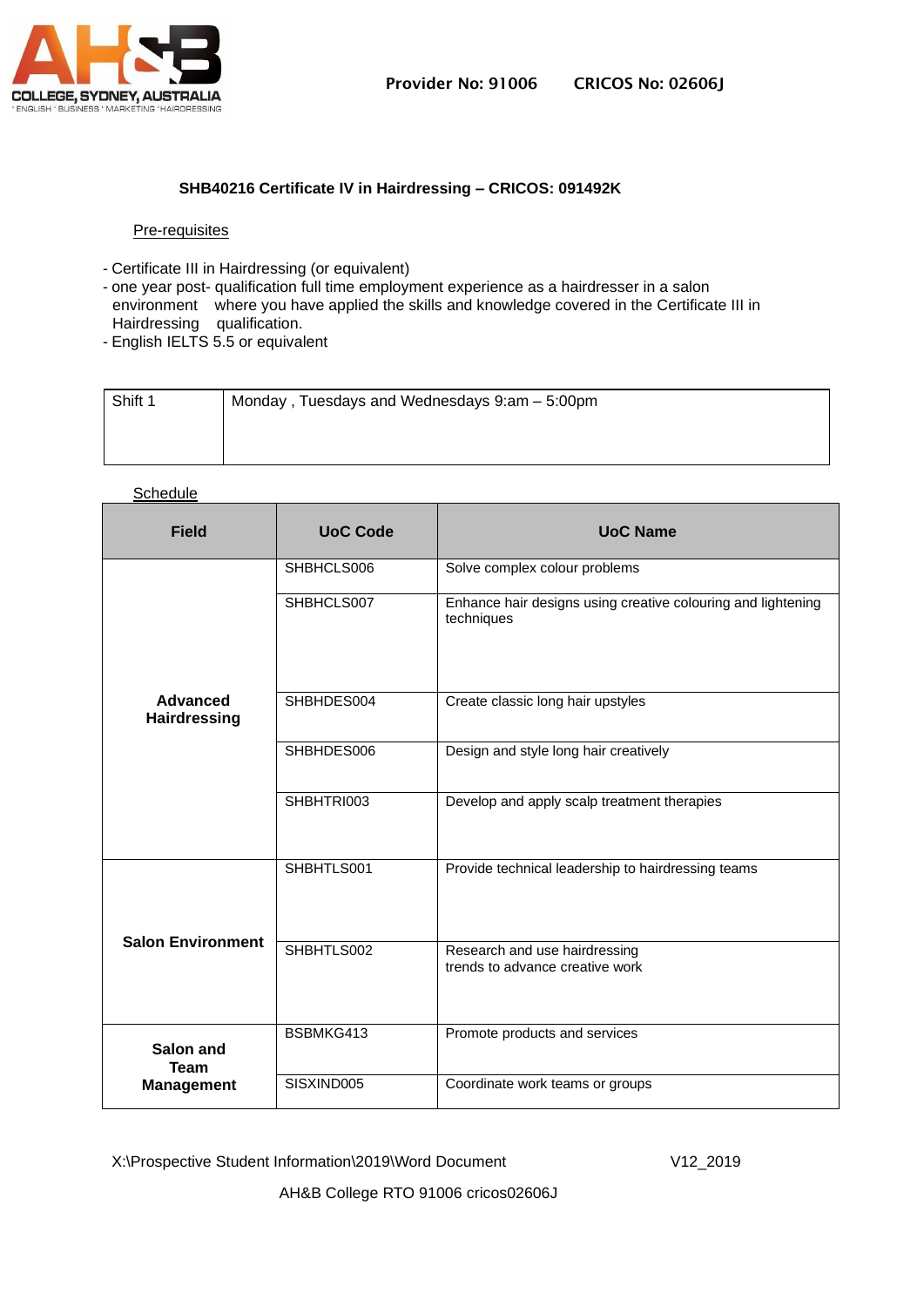

| BSBWOR502 | Lead and manage team effectiveness       |
|-----------|------------------------------------------|
| BSBINN301 | Promote innovation in a team environment |

#### **SHB50216- Diploma of Salon Management – CRICOS: 093109F**

Pre-requisites: English IELTS 5.5 or equivalent

Shifts – 1year course (52 week study, 15 weeks break) Students must attend minimum 20 hours face to face class room study including Research and assessment Task.

| Shift 1 | Wednesday & Friday 8:00am - 4:00pm |
|---------|------------------------------------|
|         |                                    |

#### **Schedule**

| <b>Field</b>                          | <b>UoC Code</b> | <b>UoC Name</b>                                            |
|---------------------------------------|-----------------|------------------------------------------------------------|
| <b>Business</b><br><b>Environment</b> | BSBSUS501       | Develop workplace policy and procedures for sustainability |
|                                       | SHBXWHS00<br>2  | Provide a safe work environment                            |
| Human<br><b>Resources</b>             | BSBHRM404       | Review human resource functions                            |
|                                       | BSBHRM506       | Manage<br>recruitment<br>selection and induction processes |
| <b>Business</b><br><b>Management</b>  | SHBXPSM001      | Lead teams in a personal services environment              |
|                                       | SHBXPSM002      | Manage<br>treatment services and sales delivery            |

X:\Prospective Student Information\2019\Word Document V12\_2019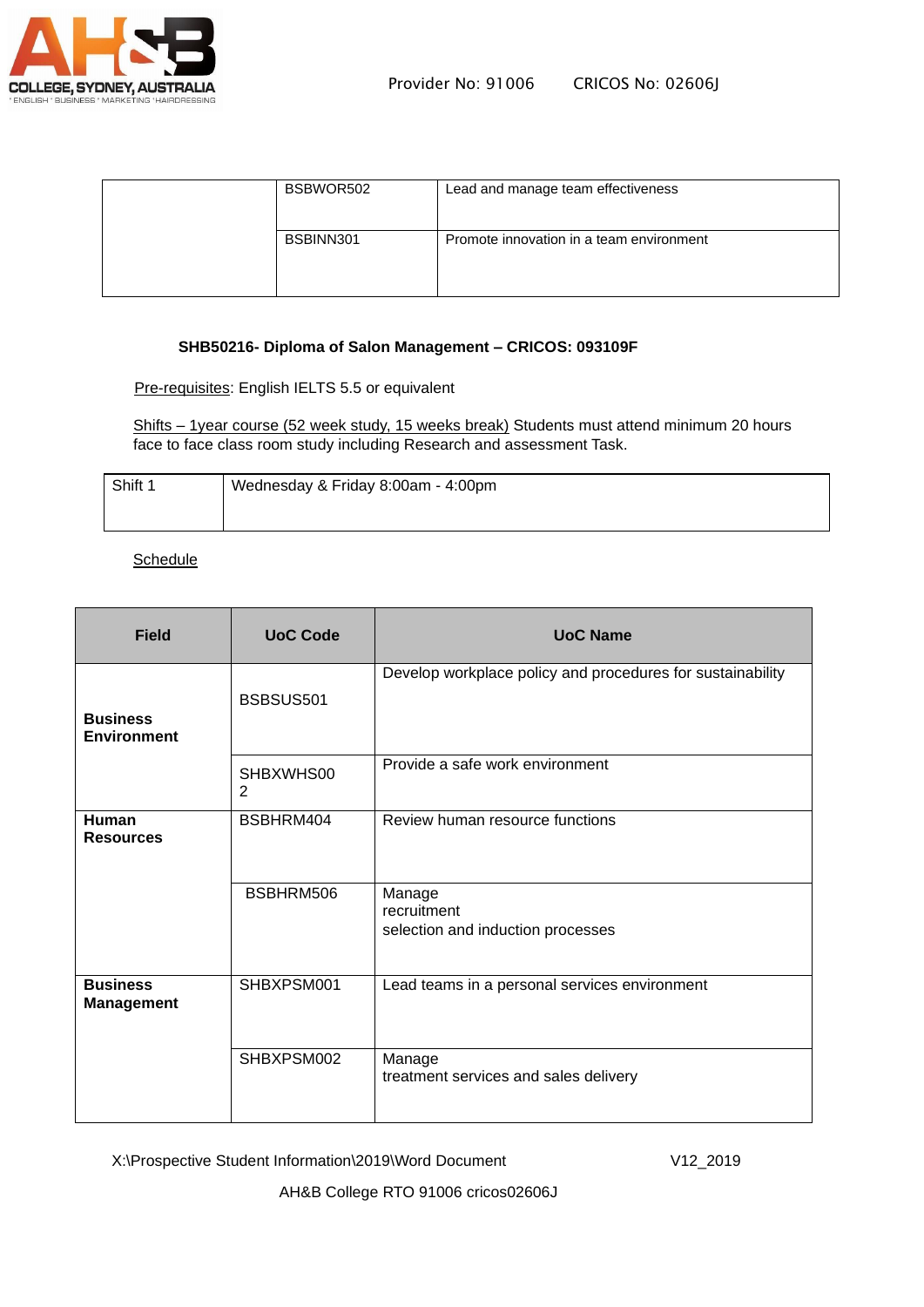

| SHBXPSM003 | Promote a personal services business |
|------------|--------------------------------------|
| BSBMGT401  | Show<br>leadership in the workplace  |
| BSBMGT502  | Manage people performance            |
| BSBSMB403  | Market the small business            |

#### **General English: Beginner – 080430D**

#### (12 weeks study, 2 weeks break)

| Schedule | Monday - Thursday 4:00pm - 8:00pm |
|----------|-----------------------------------|
|          |                                   |

#### **Schedule**

| <b>Week</b> | <b>Areas of Learning</b>                              |
|-------------|-------------------------------------------------------|
| 1           | Describe past event; describe things and events       |
| 2           | Ask questions; fill out forms                         |
| 3           | Ask personal questions                                |
| 4           | Directions and prepositions; job descriptions         |
| 5           | Describe people; ownership                            |
| 6           | Time; likes and dislikes                              |
|             | Routines and habits                                   |
| 8           | Interests and hobbies; body parts                     |
| 9           | Describe past events, describe things and events      |
| 10          | Ask questions and respond; discuss past events; dates |
| 11          | Discuss future plans; create longer sentences         |
| 12          | Language for shopping; Exit Test                      |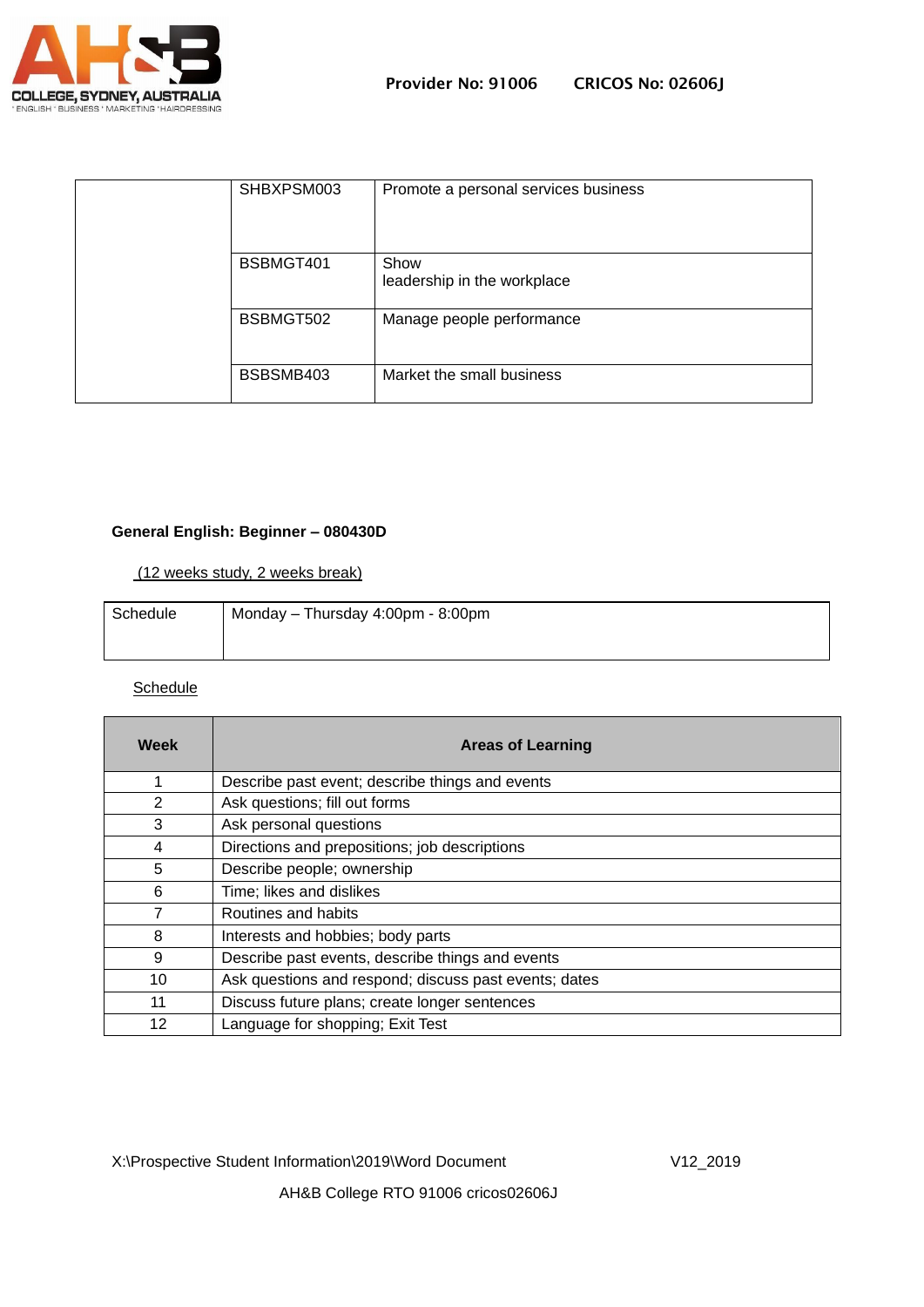

#### **2.10 General English: Elementary - 080430D**

(12 week study, 2 weeks break)

| Monday to Thursday 4.00pm-8.00pm |
|----------------------------------|
|                                  |

#### **Schedule**

| Week | <b>Areas of Learning</b>                       |
|------|------------------------------------------------|
|      | Give personal information; conversation skills |
| 2    | Describe different jobs; time                  |
| 3    | Describe your job; daily tasks                 |
| 4    | Countable and uncountable; adjectives          |
| 5    | Describe past events                           |
| 6    | Describe past events; describe emotions        |
|      | Describe past events; time prepositions        |
| 8    | Ordering food; countable and uncountable nouns |
| 9    | Compare jobs; places and things                |
| 10   | Describe people                                |
| 11   | Discuss future plans; weather                  |
| 12   | Describe past events; prepositions; Exit Test  |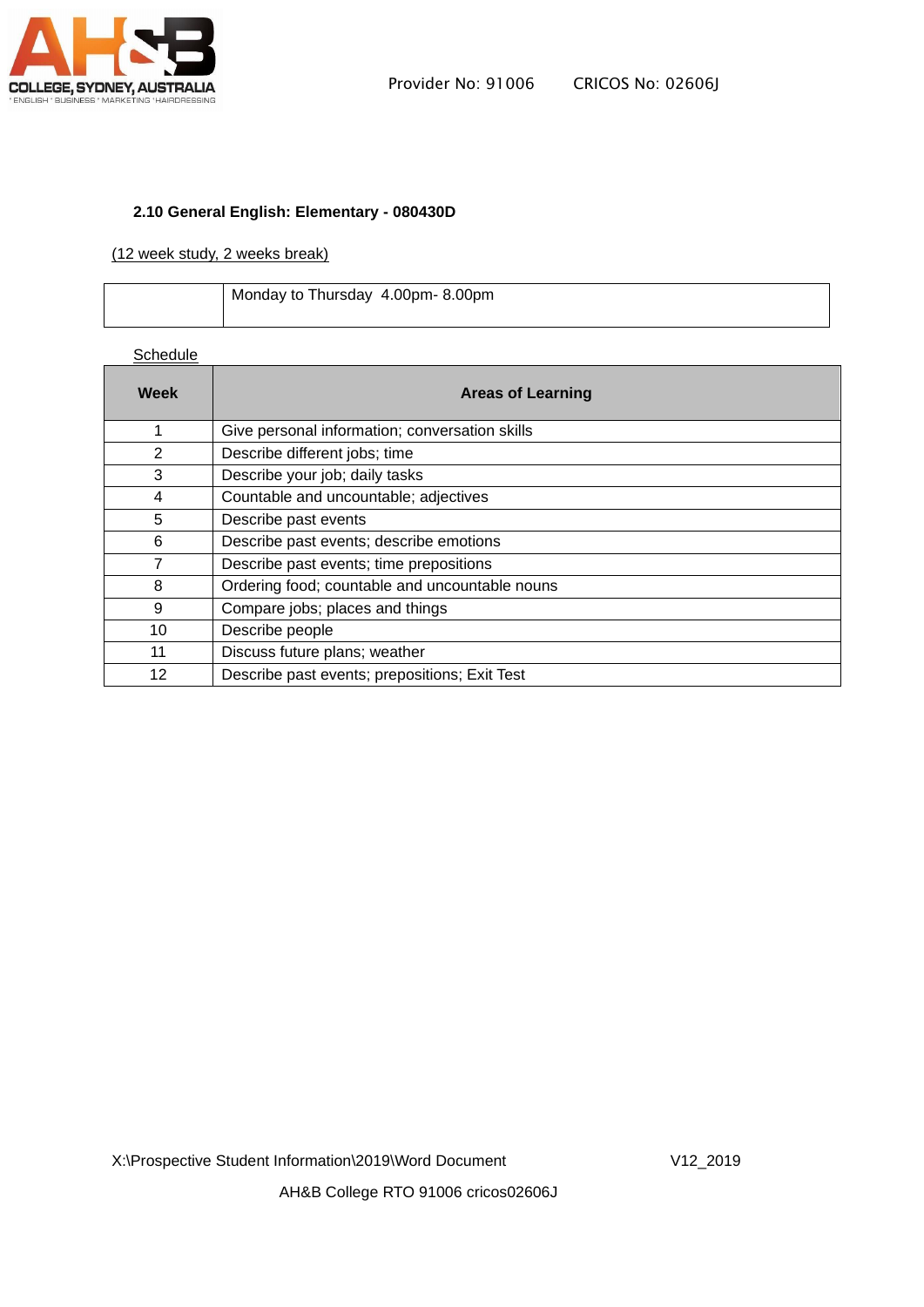

#### **2.11 General English: Pre Intermediate – CRICOS: 080430D**

#### Shifts (12 week study, 2 weeks break)

| Shift 1 | Monday to Thursday $4:00 \text{pm} - 8:00 \text{pm}$ |
|---------|------------------------------------------------------|
|         |                                                      |

#### **Schedule**

| Week | <b>Areas of Learning</b>                                        |
|------|-----------------------------------------------------------------|
|      | Give personal information; conversation skills                  |
| 2    | Likes and dislikes; story telling                               |
| 3    | Describe your abilities; summarise and paraphrase; collocations |
| 4    | Countable and uncountable nouns; requests; articles             |
| 5    | Describe future events; doubts and uncertainty; idioms          |
| 6    | Synonyms and antonyms; comparatives and superlatives            |
|      | Describe past events; biographies                               |
| 8    | Advice; summaries; health                                       |
| 9    | Describe past events; speed reading; paraphrasing               |
| 10   | Compound nouns; questions; debates                              |
| 11   | Money; speech; complete forms; discuss events                   |
| 12   | Prepositions; note taking; good-byes; Exit Test                 |

#### **2.12 General English: Intermediate - 080430D**

(12 week study, 2 weeks break)

| Shift | Monday to Thursday $4:00 \text{pm} - 8:00 \text{pm}$ |
|-------|------------------------------------------------------|
|       |                                                      |

#### **Schedule**

| Week | <b>Areas of Learning</b>                                       |
|------|----------------------------------------------------------------|
|      | Sentence syntax; homographs                                    |
|      | Retell events; writing emails; give opinions                   |
| ว    | Nuances; pronunciation; give opinions                          |
|      | Give advice; idioms; polite requests; write letters and emails |
|      | Weather and the environment                                    |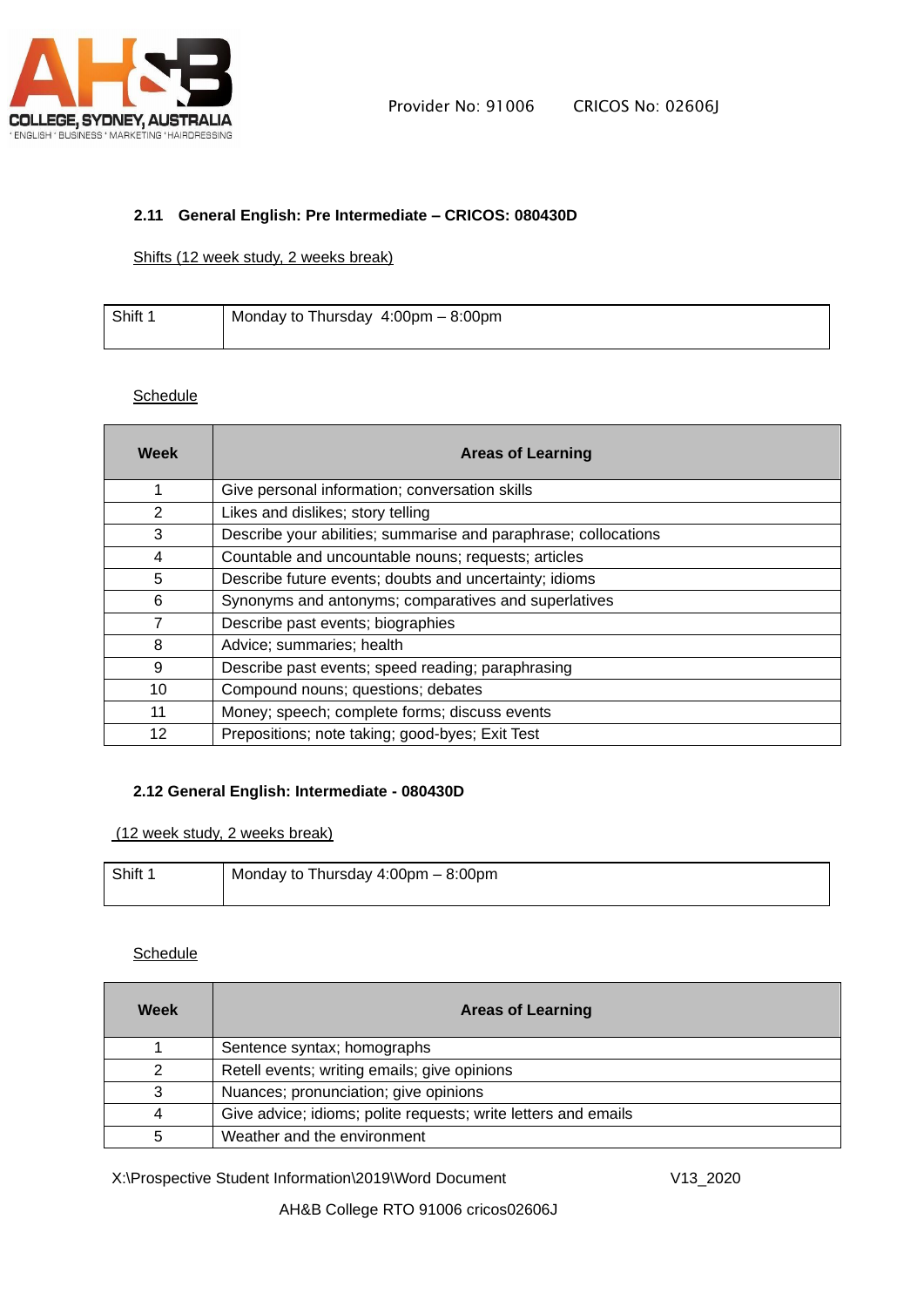

Provider No: 91006 CRICOS No: 02606J

| 6  | Adjectives; Australian English v American English v British English |
|----|---------------------------------------------------------------------|
|    | Likes and dislikes; adverbs; time expressions                       |
|    | Money; idioms                                                       |
|    | Health; probabilities; debates; essay writing                       |
| 10 | Technology; articles; possession; paraphrasing                      |
| 11 | Probability; idioms; linking words; clichés                         |
| 12 | Reported speech; legal vocabulary; debate; Exit Tests               |
|    |                                                                     |

#### **2.13 General English: Upper Intermediate - 080430D**

#### (12 week study, 2 weeks break)

| Shift 1 | Monday - Thursday 4:00pm-8:00pm |
|---------|---------------------------------|
|         |                                 |

#### **Schedule**

| <b>Week</b> | <b>Areas of Learning</b>                                 |
|-------------|----------------------------------------------------------|
|             | Questions in conversations; describe the arts and films  |
| 2           | Modal verbs; for obligations                             |
| 3           | Presentation skills, debating, polite indirect questions |
| 4           | Complaining; government policies; social issues; debates |
| 5           | Language features with socio-economic themes             |
| 6           | Negative questions; complex legal language               |
|             | Formal and informal English; text speak; exaggeration    |
| 8           | Small talk; hear-say                                     |
| 9           | Opinions; note taking; pronunciation                     |
| 10          | Figurative language; emotion in speech                   |
| 11          | Idioms; homophones; interpret texts                      |
| 12          | Tactful speech; presenting skills; Exit Tests            |

#### **2.14 General English: Evening Composite 1 (Elementary, Pre Intermediate) - 080430D**

#### Shifts (12 week study, 2 weeks break)

| Shift | Monday - Friday 4:00 pm - 8:00pm |
|-------|----------------------------------|
|       |                                  |

| <b>Week</b> | <b>Areas of Learning</b>                                                                |  |
|-------------|-----------------------------------------------------------------------------------------|--|
|             | greetings, social expressions, q words, articles, present simple and present continuous |  |
|             | professions, likes & dislikes, adverbs of frequency, adverbs, feelings,                 |  |
|             | conjunctions, past simple, recount, present continuous                                  |  |
|             | modal verbs, countable/uncountable nouns, quantity                                      |  |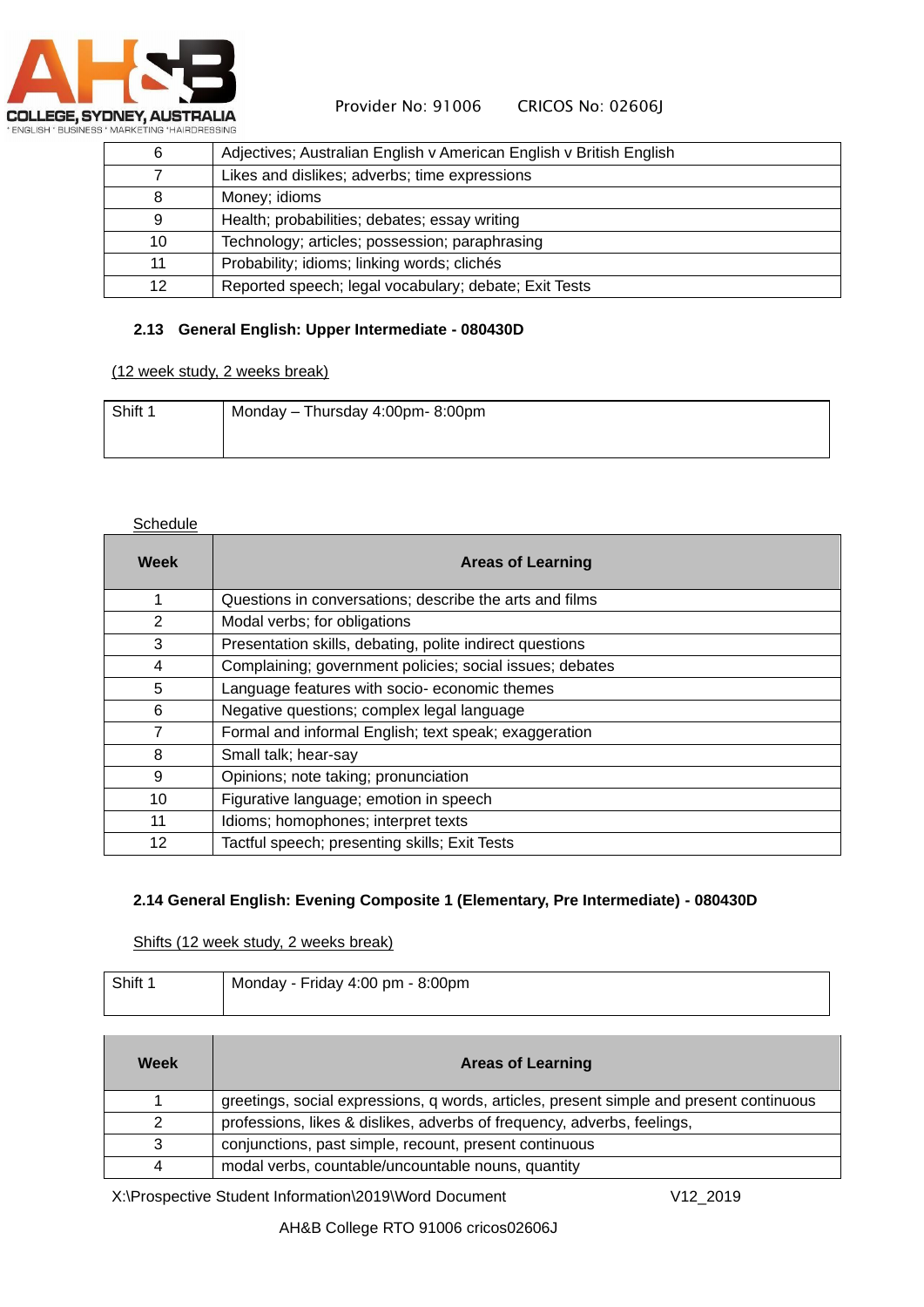

| 5  | future tenses, verb patterns, synonyms and antonyms, weather,                       |  |
|----|-------------------------------------------------------------------------------------|--|
| 6  | q words, comparative & superlative, use of 'like', homonyms and homophones, summary |  |
|    | past participle, present perfect and past simple, for & since, biography            |  |
| 8  | modal verbs, summaries, health, illness,                                            |  |
| 9  | gerunds, feelings, time clause, exclamations, opinions, relative pronouns           |  |
| 10 | passive & active voice, compound nouns, collocations, present perfect & continuous  |  |
| 11 | money, speech, present perfect continuous, weather, filling in forms                |  |
| 12 | st<br>nd<br>conditional, 2 conditional, placement prepositions, exit test           |  |

#### **2.15 General English: Evening Composite 2 (Intermediate, Upper Intermediate, - 080430D**

Shifts (12 week study, 2 weeks break)

| Shift | Monday - Friday $4:00 \text{pm} - 8:00 \text{pm}$ |
|-------|---------------------------------------------------|
|       |                                                   |

#### **2.16 Training Delivery**

All training at AH&B College is taught by qualified trainers, face to face in a classroom setting, with a maximum of 30 students in any one class for VET courses, or 18 for ELICOS courses.

All training is onsite, in the Bondi Junction campus. There may be excursions throughout your course which are off site, you will be informed of any excursion before the date of the excursion.

During your induction you should inform your educator about your learning needs, such as whether you learn better by pictures and images, by listening, or by being practical and hands on. This will allow the educator to help with your learning, making sure that we are flexible and fair. You should also inform your educator about any difficulties you may have such as dyslexia, hearing problems or mobility problems.

At AH&B College we aim to give students real life experience and incorporate field trips and inviting in guest speakers. We also have books and DVDs related to your course which you may borrow. Alternatively, we are a short walk to Waverley Library which has lots of free resources for you.

#### **2.17 English Requirements**

If you wish to enrol on a VET course, then you must have a provide documentation of your English language proficiency of IELTS 5.5 or equivalent. If you have not sat an IELTS test, then we can offer an English Placement Test. If this is done on site then it is free.

If you are studying an ELICOS course, then you do not need to demonstrate your English language proficiency to the college, although you may need to demonstrate your English ability to Home Affairs.

X:\Prospective Student Information\2019\Word Document V13\_2020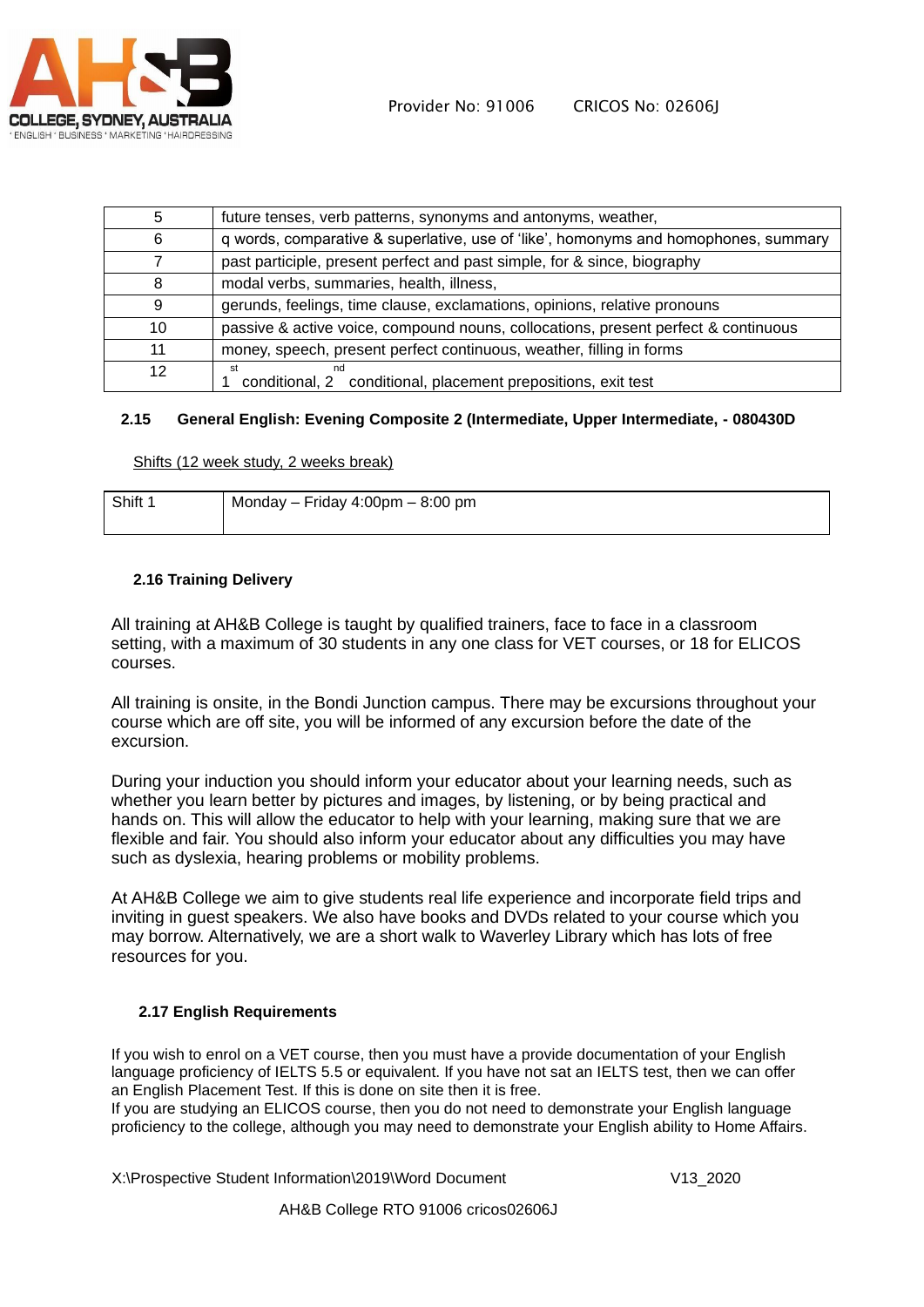

Provider No: 91006 CRICOS No: 02606J

On your Induction day you will sit a test which will determine which English class you will attend, although you may sit this before your Induction if you wish.

#### **2.18 Minimum Age**

AH&B College does not accept students who are under 18 years of age at the time of course commencement. Student should not sign any documentation to enrol until they are 18 years of age.

#### **2.19 Assessment**

AH&B College use a variety of assessment methods to help all students be deemed competent in their studies. If you lose your workbook, you will be charged a replacement fee. Other assessment methods include: skills demonstration, portfolios, group discussions, presentations, role plays and class activities. Most of these will to be completed in class.

If you are studying an ELICOS course, you will receive a workbook every week, which will be assessed, along with your participation in class activities. Also, at the end of every 12 week cycle you will have a test. This allows us to see how you have progressed in your language skills.

#### **2.20 Deadlines for Assessment**

AH&B College has imposed deadlines in its VET courses. We have done this so as to help you stay on track with your assessments. We have found that if we do not have assessment deadlines then students allow their assignments to pile up. This leads to a rush to hand in their work before the course end date. Students are expected to hand in their workbook and Assessments four weeks after they have finished studying that UoC. If you do not think that you will meet your dead lineplease speak to your educator who will decide whether to give you an extension.

#### **2.21 Plagiarism**

Plagiarism is the copying of someone else work, words or ideas and passing it off as your own. This can be from another student, newspaper articles, journals, videos or textbooks.

If a staff member suspects that you have plagiarised, then we will investigate. During the investigation you may be interviewed; during this interview you are entitled to be supported by another person. If it is determined that you have plagiarised, then you will be required to re-submit the assessments under supervision and will receive a penalty. You will receive a \$300 fine and you will not be able to pass the UoC until that fine has been paid. It you continue to plagiarise then penalties can include expulsion from the course; if this occurs, Home Affairs must and will be informed.

If you disagree with the outcome of the investigation or the penalty imposed, you have the right to appeal.

#### **2.22 Recognition of Prior Learning (RPL) and Recognition of Current Competency (RCC)**

AH&B College recognises VET AQF Qualifications and Statement of Attainments from other RTOs. If you believe you already have the skills and knowledge required to demonstrate competency in your course, or another course then you can request RPL/ RCC by completing the form titled Request for Recognition of Prior Learning. You will be requested to provide valid, sufficient, current and authentic

X:\Prospective Student Information\2019\Word Document V12\_2019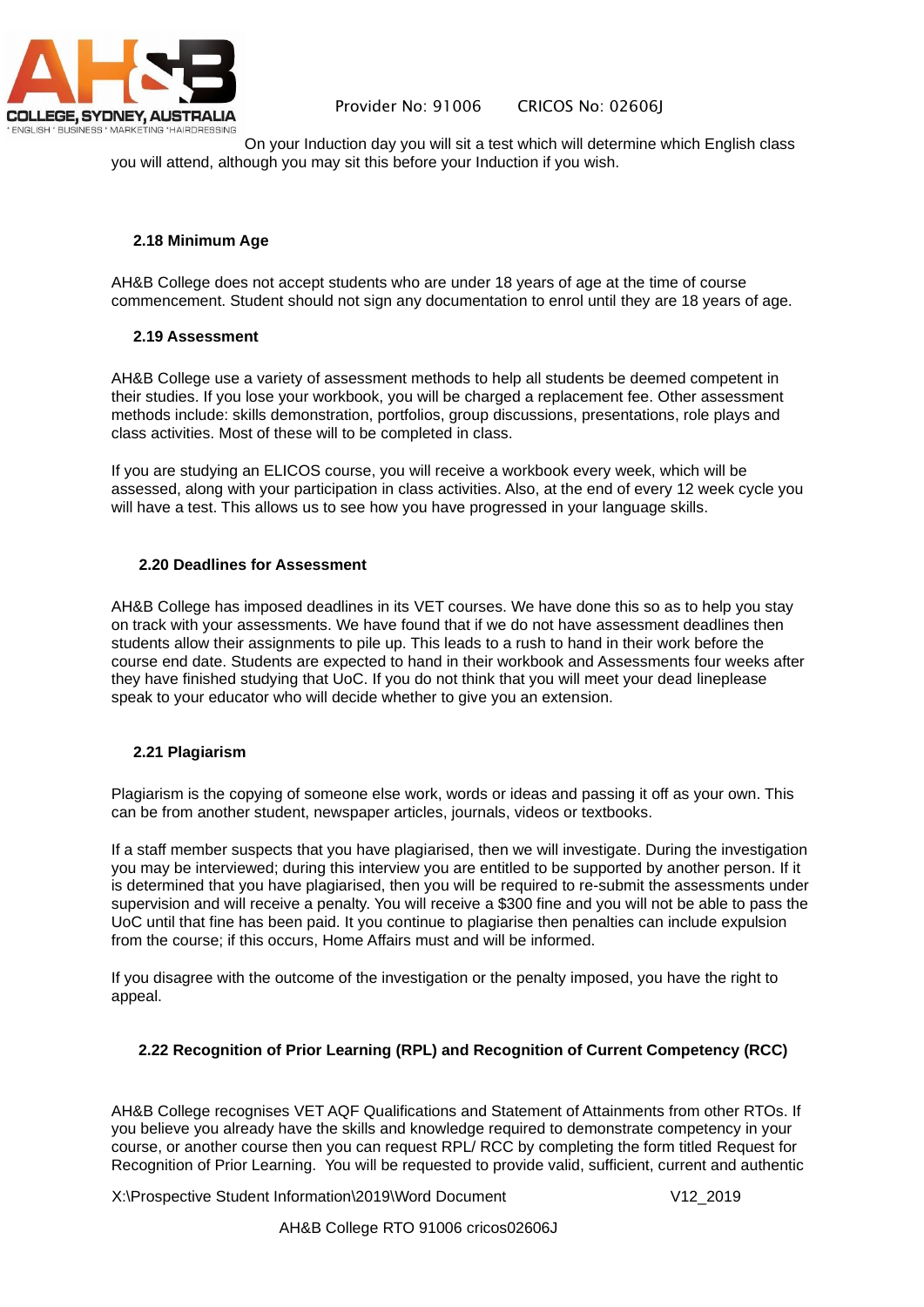

evidence to demonstrate competency. The assessor may require you to undergo a challenge test. The cost for RPL is to be covered by the student. Fees will depend on the amount of the evidence to be assessed.

Where RPL is granted to international students the College will notify Home Affairs and provide, where possible, meaningful learning activities for the student for the resulting change of the course duration ensuring a full-time course load. Granting RPL will result in the creation of a new CoE for you. This may mean that the length of your student visa is reduced. Your new course duration will also be recorded in PRISMS.

If you would like further information regarding RPL/ RCC then please speak to a member of the administration team.

#### **2.23 Extension of course duration**

AH&B College will only allow an extension to the extension of an enrolment if there are compassionate and compelling circumstances or we feel you are at risk of not meeting your course progress requirements. If we do allow an extension you should contact your agent and/or Home Affairs to seek advice on any potential impact on your visa.

#### **2.24 Letter of Offer**

AH&B College will only accept your enrolment into your desired course once you have signed your Letter of Offer (LOO) and paid your deposit. Your LOO will detail the course(s) you wish to be enrolled on, the start date(s), your course fees and payment due dates. Ensure that all details on page 2 are correct, particularly your contact details. Before you sign your LOO we encourage you to carefully read through it. Please make a note of dates that your payments will be due, extra fees and charges, our refund policy and other terms and conditions. If you have any questions regarding any of these please speak to a member of the admin team.

Please ensure that you keep a copy of your signed LOO, it will also be made available to you via your Student Portal. You may request a free copy of your LOO from reception at any time.

#### **2.25 Re-enrolment**

You are able to re-enrol onto their course for a maximum of 50% of the course duration (i.e. if a course is 12 months then a student can re-enrol for 3 months). AH&B College encourages all students to complete all units within the original course duration. Re-enrolment should only be seen as a last resort. If you would like to re-enrol please discuss with your educator.

Re-enrolment may affect your visa, please seek advice from your agent and/or Home Affairs.

### **3 Academic and Attendance Intervention**

X:\Prospective Student Information\2019\Word Document V13\_2020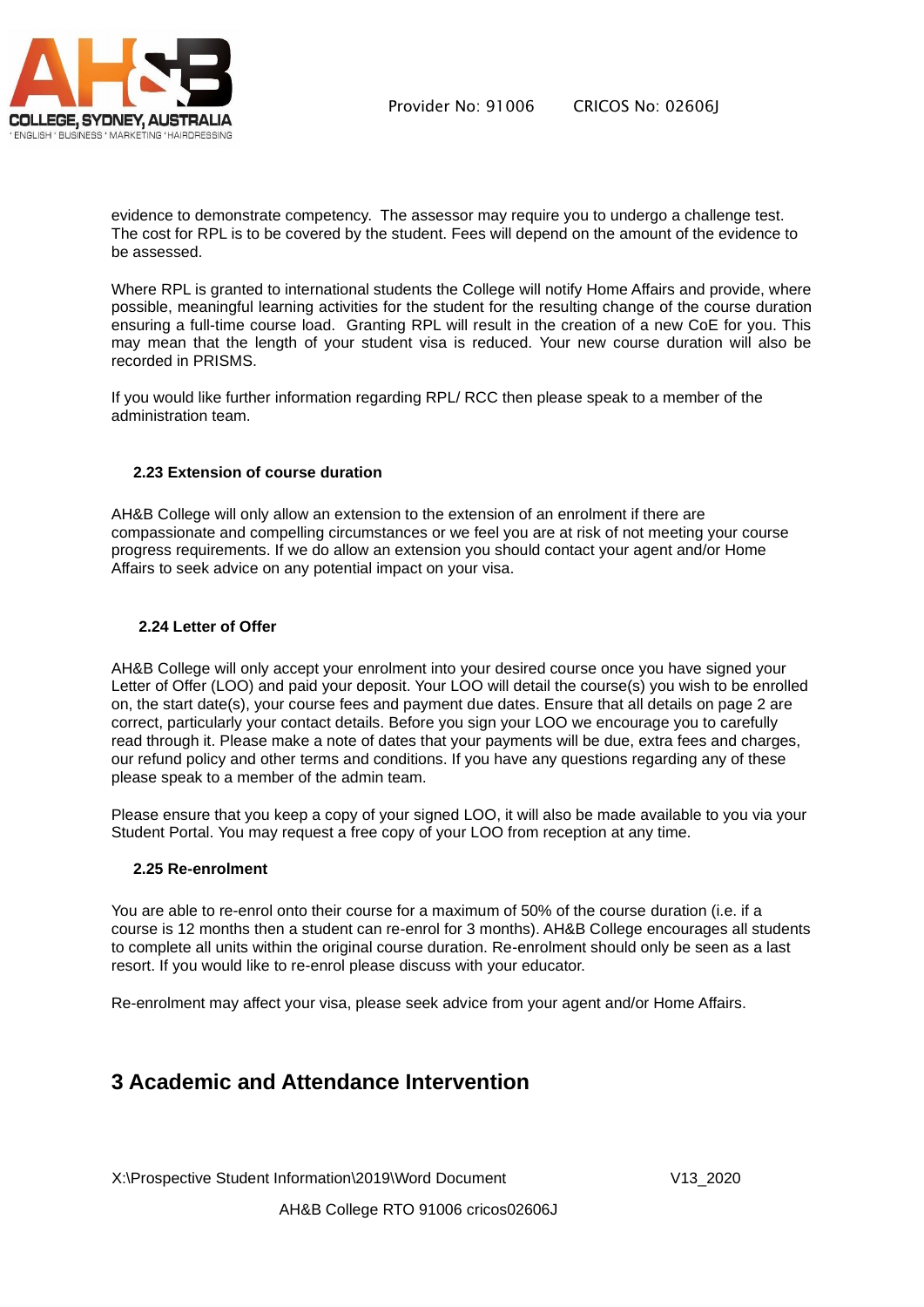

Provider No: 91006 CRICOS No: 02606J

Throughout your enrolment at AH&B College we will monitor your attendance and course progress to help you complete your studies, during the duration stated on your Letter of Offer and your CoE. You are expected to attend college and complete your course before your course end date. Attendance is an essential way of making sure that this happens. The Australian government requires students to study at College for 20 hours minimum per week. In both ELICOS and VET we mark your attendance

every time you come into college, whether it be to attend your class or for self-study. It is your responsibility to make sure that your attendance has been noted.

To make sure that you make course progress students ELICOS student workbooks are marked daily to ensure that the student has understood the lesson. This will inform the educator of future lessons. ELICOS educators also note down any observations that they make in class. In our VET courses, your educator will inform you of when your workbook and Assessment Tasks for each units should be handed in (generally this will be one month from the last day of teaching of the unit).

In ELICOS courses, students are required to attend 80% of contact hours per week. This is monitored by our Head of English every week and evaluated every six weeks. If you are unable to attend due to a medical issue, then you must bring in a medical certificate. Course attendance and progress a minimum obligation. Attendance is calculated by looking at how many sessions you have attended each week. If you have not been attending, then you will be sent an email reminding you of your responsibilities as a student. If your attendance does not improve in the following 6 weeks you will be put given a Stage 1 warning. If after a further 6 weeks your attendance still does not improve then you will be issued with a Stage 2 notice. This includes an "Intent to Cancel' notice; whereby your CoE will be cancelled, after 20 working days and you will be reported to Home Affairs via PRISMS, unless your attendance improves in that time. In both Stage 1 and 2 we will explain the reasons as to why we have given you a warning. AH&B College will also contact you if you miss five consecutive days of studies without approval. We do this so you do not fall behind with your studies and to check on your welfare.

Our VET courses also note your attendance, and you are expected to attend 80% of contact hours per week. You are required to attend classes and lectures as stated on your timetable. Attendance is essential as this is where you will receive information regarding the UoC that you are studying. You will be given your Learning resources and assessment tasks and it is important that you do not fall behind with your work. We look at academic progress every two months. If you have fallen behind in your academic progress by 50% or more then you will be issued with a Stage 1 notice. If you have not improved your academic progress within the following two months, then you will be put into Stage 2 Intervention. This includes an "Intent to Cancel' notice; whereby your CoE will be cancelled, after 20 working days and you will be reported to Home Affairs via PRISMS, unless your hand in competent work. If we notify you that you are in Academic Intervention Stage 2 we will state the reasons why.

If you are, or think you will, fall behind with you work then there are a number of options we can consider

- speak to your educator
- speak to the administration team
- attend college during your holidays or outside your allotted study periods
- attend one of our counselling sessions. These are specially dedicated sessions where an educator can work with you. We also offer one-to-one tuition these will incur extra costs.

Academic Intervention is used to help you. We want to see you complete your assessments as we love seeing how proud our students are when they have achieved their qualification. By monitoring your attendance and academic progress we can help make sure that you stay on track.

You have the right to appeal any decision that AH&B College makes,This must be done within 20 working days. Please see Complaints & Appeals.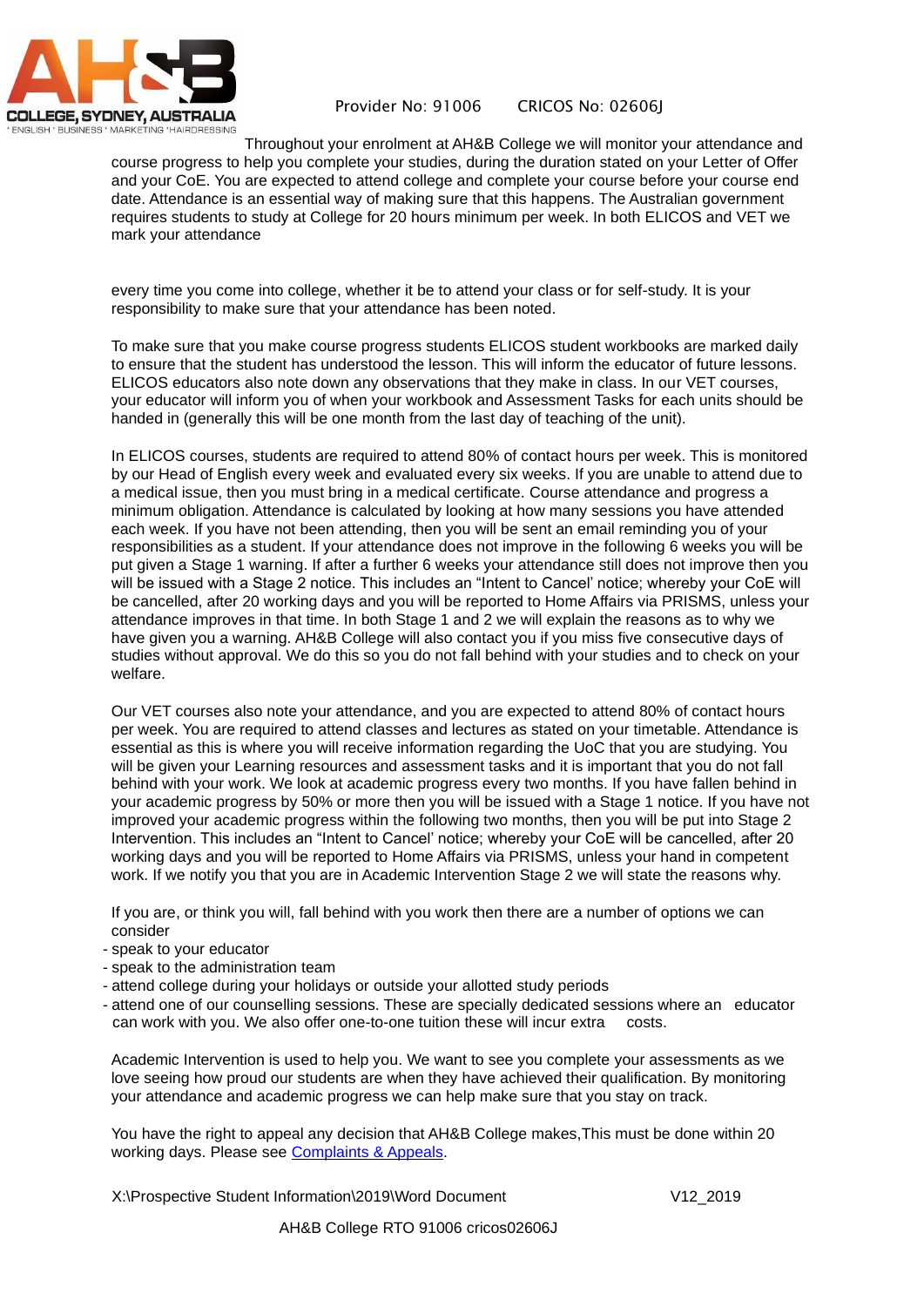

- AH&B College will cancel your enrolment and report you on PRISMS for the following reasons:
- the internal and external complaints and appeal process supports our decision
- you have not chosen to access the complaints and appeal process
- you withdraw from the complaints and appeal process, and inform us in writing.

Think of the positives with attending AH&B College. It is an opportunity to learn, make friends, get a break from work and pop into all the shops around Bondi Junction. Also in the summer months what better way to cool off then to head down to Bondi Beach for a sunbathe and a surf.

### **4 Deferment, Cancellation or Suspension of Studies**

#### **4.1 Student Initiated**

AH&B College can only defer or suspend your enrolment if there are compassionate and compelling circumstances. We will assess each situation on a case-by-case basis and will use our professional judgement when looking at your request.

'Compassionate or compelling' circumstances are generally those beyond your control, but have an impact on your wellbeing or your studies. These include but are not limited to:

- serious illness or injury, along with a medical certificate

- bereavement of a close family member
- major political upheaval or natural disaster in your home country which requires emergency travel
- a traumatic experience (e.g. witnessing or being a victim of a serious crime)
- AH&B College being unable to offer a pre requisite unit
- inability to begin studying on the course commencement date due to a delay in receiving your student visa

To defer you will need to fill out a request form, which may cost \$300, and provide some evidence, such as a medical certificate. Once received by the college, senior members of staff will look at your application and reach a decision, which you will be informed of within a week.

If you wish to cancel your studies for any reason then you must let the College aware, in writing. This is important for you to do as lack of attendance will lead to us cancelling your CoE, which Home Affairs may dislike.

#### **4.2 College Initiated**

While a student at AH&B College you are expected to follow the college's rules and the laws of Australia.

There are various reasons why we may defer, suspend or cancel your CoE. These include, but are not limited to:

X:\Prospective Student Information\2019\Word Document V13\_2020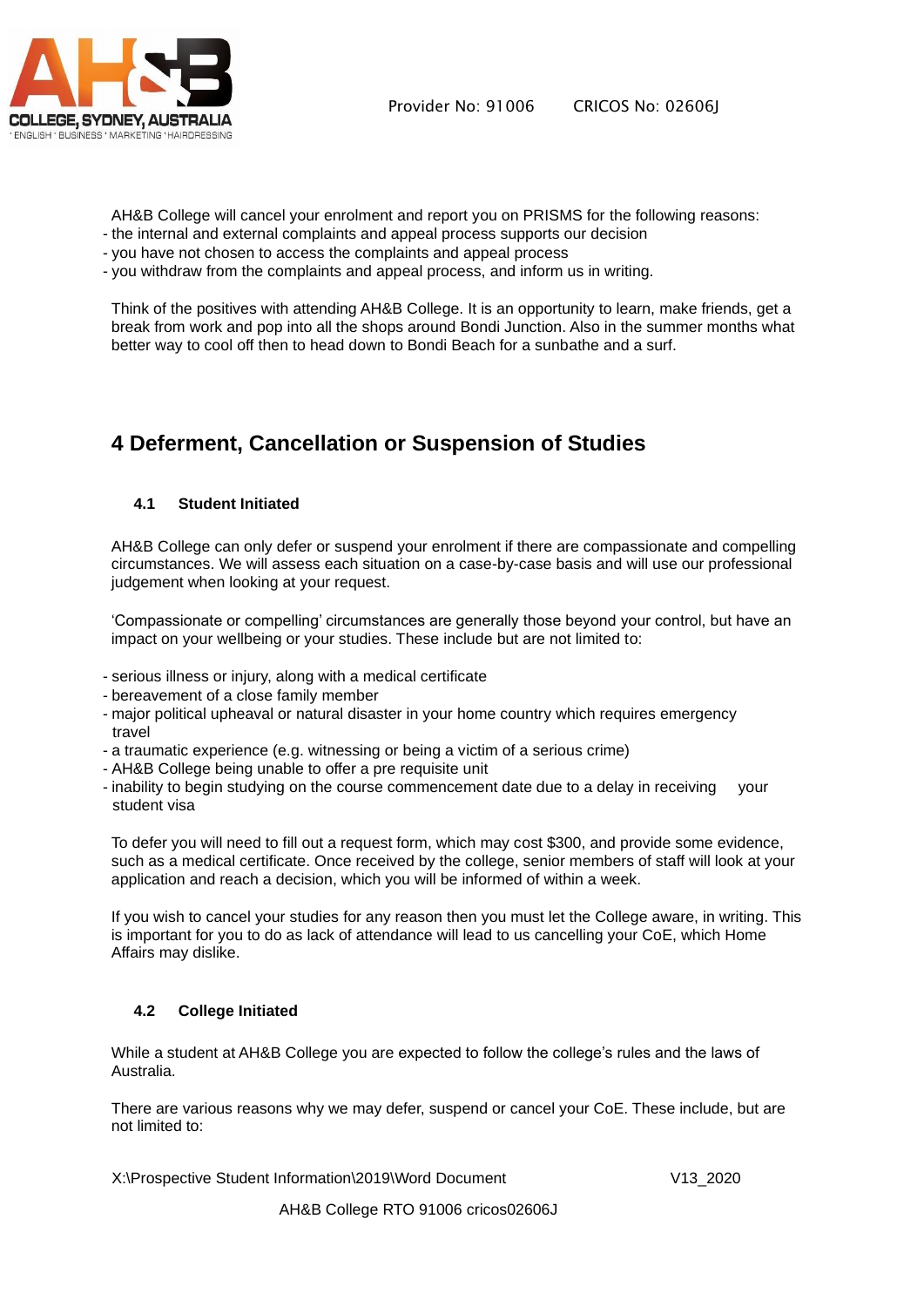

Provider No: 91006 CRICOS No: 02606J

- if you misbehave
- you fall behind in your payments during your course
- if you do not progress in your course, or you do not attend your course

If AH&B College decides to defer, suspend or cancel your enrolment we will inform you of the reasons why, in writing, and will allow you 20 working days to lodge a complaint or appeal. Once this time period has expired or any appeals/ complaint looked at then we can proceed.

#### **4.3 Effects on CoEs and visas**

If your enrolment is deferred, cancelled or suspended then there are three possible outcomes.

we notify the Department of Education and Training (DET) through PRISMS without affecting the end date of the COE. There will be no change to the COE on PRISMS- you will still be listed as studying. However, the notice will be recorded on PRISMS.

we notify DET through PRISMS that your enrolment will be deferred or suspended for a period which will affect the end date of the CoE. PRISMS will cancel your original CoE and immediately offer us the opportunity to create a new CoE with a more appropriate end date. If we do not know when you will return, we can delay creating a CoE until you notify us of an intended date of return before we created a new CoE.

we notify DET through PRISMS that we wish to permanently cancel (terminate) your enrolment. Once this process is completed your COE status will be listed as 'cancelled'.

### **5 Transferring**

AH&B College will not enrol knowingly any student who is seeking to transfer from another Australian RTO prior to the completion of six months of their principal course. Exceptions to this include: - your RTO has ceased to be registered

- your RTO has a sanction imposed preventing you from continuing your studies
- your RTO has agreed to release you from your studies and recorded this on PRISMS if you are government sponsored and your sponsor believes a change of RTO is in your best interests.

During your enrolment with us you may decide that you want to move to another city in Australia, study a different course that we do not offer, you are unlikely to make course progress and the level you are studying, compelling and compassionate circumstances or another reason. Unless you have completed six months of your principle course (normally your last course that we have issued a CoE for) we are not obliged to allow you to transfer to another course. However, we will consider any requests on its own individual merits, and then decide if we will release you from your enrolment.

If you would like release and transfer to another college then you must make a written request and submit a valid Letter of Offer from the other college. An assessment on your request, and a verbal response given with 5 working days of the request being made, a written response may take up to 10 working days. We will only release you from your studies if we feel moving is in your interests, and you have settled any breaches.

If you disagree with our decision you may make a complaint or appeal internally or externally within 20 working days. Our decision will not be finalised on PRISMS until the 20 working days have passed.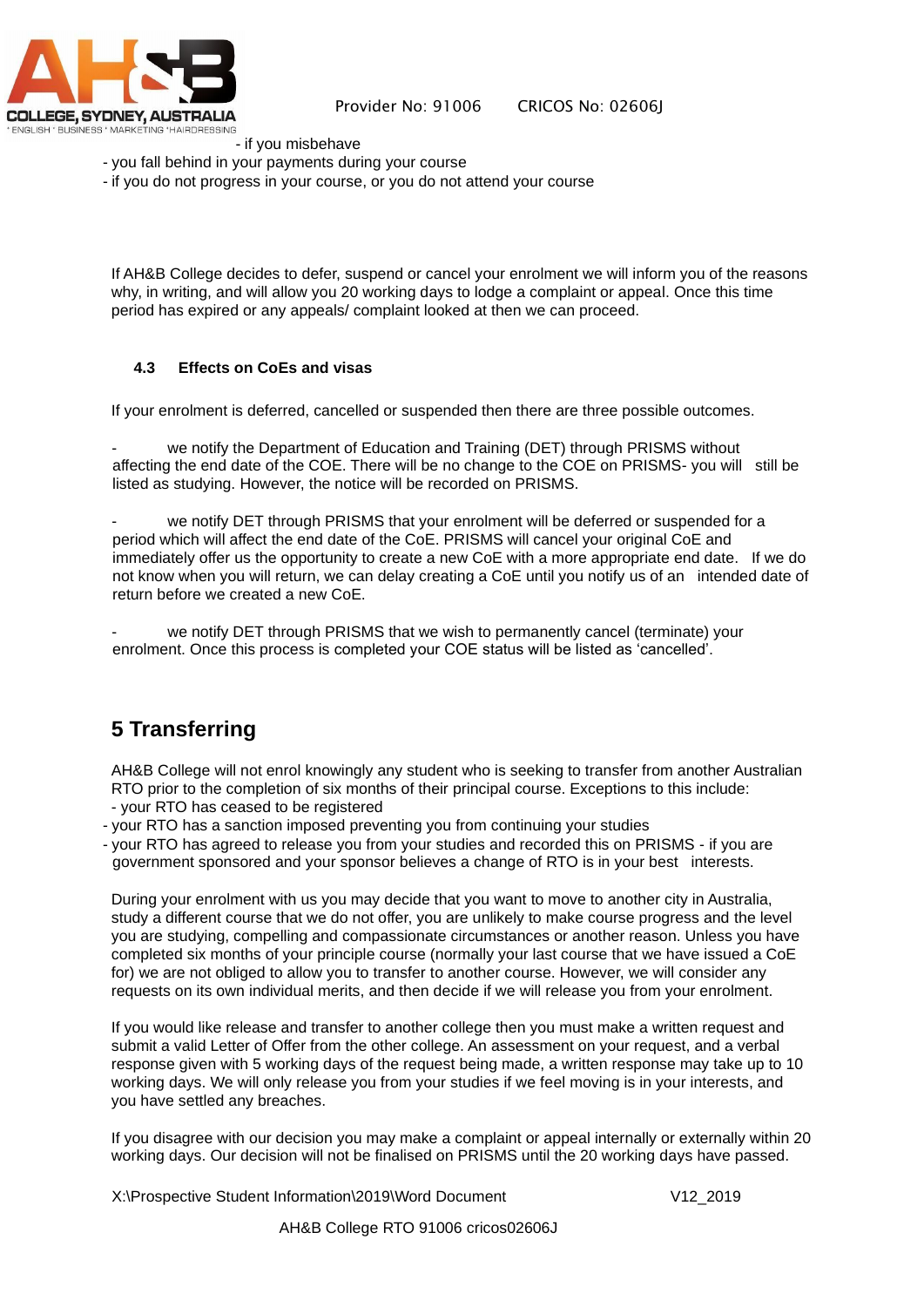

Grounds for release from your course at AH&B College include:

- you are unable to achieve satisfactory course progress after you have engaged with the intervention strategy
- evidence of compassionate or compelling circumstances
- we have failed to deliver the course as outlined in your LOO.
- there is evidence that you were misled by ourselves, or an agent acting on our behalf, on the course meaning that the course is unsuitable to your needs
- your appeal (internal or external) results in the recommendation to release you from your studies

Grounds for refusal to release from your course at AH&B College include:

- we believe you wish to transfer for economic reasons
- you have not fully engaged with the course and support services available
- we believe that a transfer may jeopardise your progression through your course package

We advise that if you are released from your course you should speak to your agent, or to Home Affairs, for advice on whether a new visa is required.

# **6 Complaint & Appeals**

AH&B College complaints and appeals processes are independent, easily and immediately accessible and inexpensive for all parties involved. We aim to deal with complaints and appeals internally but sometimes we may need to use external bodies. If you are an international student, then you use the [International Student Ombudsman.](http://www.ombudsman.gov.au/making-a-complaint) If you are a local student then you use the [Department of Fair Trading.](http://www.fairtrading.nsw.gov.au/ftw/About_us/Online_services/Lodge_a_complaint.page)

If you do have any complaints, about your course or the college, then we encourage you to talk to your educator about the problem, if that is not suitable for your complaint then you can discuss the matter with the Study Coordinator. If you complaints involves your agent or educator please speak to the Study Coordinator. If this does not resolve the situation then we encourage you to fill out a Complaints Form, which we can assist you with. AH&B College will acknowledge and respond to your complaint within 10 working days. If you are unhappy with the outcome, then you may arrange a meeting with the Principal. Once you have exhausted the internal appeals process, then you should refer to an external body (see above). At every stage you will be given a written record of the outcome of your appeal or complaint. The internal appeals process is available at no extra cost.

If you appeal or complaint is successful at any point then we will implement the decision or recommendation immediately.

Throughout this process you may be accompanied and assisted by a support person.

This written agreement, and the right to make complaints and seek appeals of decisions and action under various processes, does not affect the rights of the student to take action under the *Australian Consumer* Law if the *Australian Consumer Law* applies.

You can find a more detailed summary of the Complaints & Appeals policy on our [website.](https://docs.wixstatic.com/ugd/e2addd_c56eeef5f5d847ea9a05322f6d698512.pdf)

### **7 Code of Conduct**

X:\Prospective Student Information\2019\Word Document V13\_2020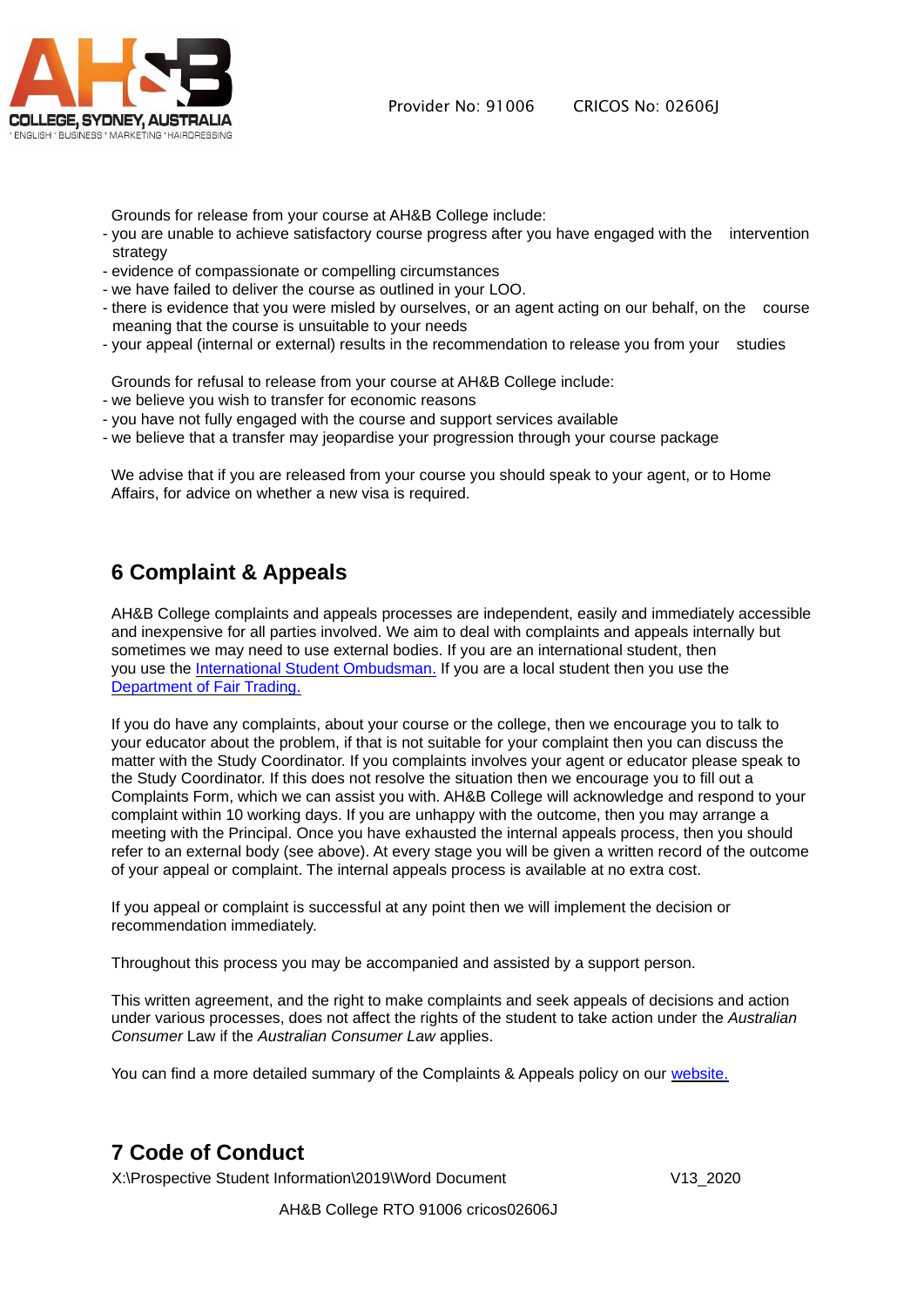

Whilst you are a student at AH&B College we expect you to abide by Australian laws. We also expect you to comply with the Assessment requirements, policies and procedures outlined in the Student Handbook and register complaints, disputes or appeals with your educator.

#### **7.1 Work Health & Safety**

- AH&B College strives to offer you, fellow students, staff members and visitors a healthy and safe environment in which to study and work.
- -
- you are expected to conduct yourself in a safe and healthy manner, which prevents injury or disease to you, your fellow students or your educator.
- if you identify any hazards from equipment, facilities or the environment you must report them to a member of staff.
- except bottled water and coffee/tea, do not eat or drink within the college.
- you are expected to maintain good personal hygiene.
- wear suitable clothing. Avoid exposing your midriff, if you are in the Hairdressing department avoid wearing open toed shoes. - refrain from using bad language
- smoking is not allowed in any part of the college building. You are advised that smoking is prohibited directly outside the college on Oxford Street and Spring Street. - the use of alcohol and other drugs in the College is prohibited.
- If the fire alarm is activated students are to meet under the umbrella outside the college building on Oxford Street.
- There is a first aid kit located in the main reception area, in the Hairdressing department and in the English department. Students are advised to report any injuries to our First Aid Officer.
- If there is an emergency situation you must follow instructions and advice given by members of staff.

#### **7.2 Enrolment Responsibilities**

- be punctual to class
- attend class regularly, following the course timetable
- do not cheat or commit plagiarism (copying another's work and passing it off as your own) advise the College of any absences, providing evidence if necessary.
- keep the College informed of your address, phone number and other contact details at all times whilst in Australia within 7 days of changing either
- refrain from the use of devices which may disrupt classes i.e. mobile phones.
- continue to study in the course for which you are enrolled and to make all attempts to maintain course progress according to the set duration of that course
- pay your course fees on or before their due date
- understand that lost learning guides and materials require a fee if you lose them and require another copy (see administration for costs)
- follow the Academic Intervention Strategy Policy
- use College property with care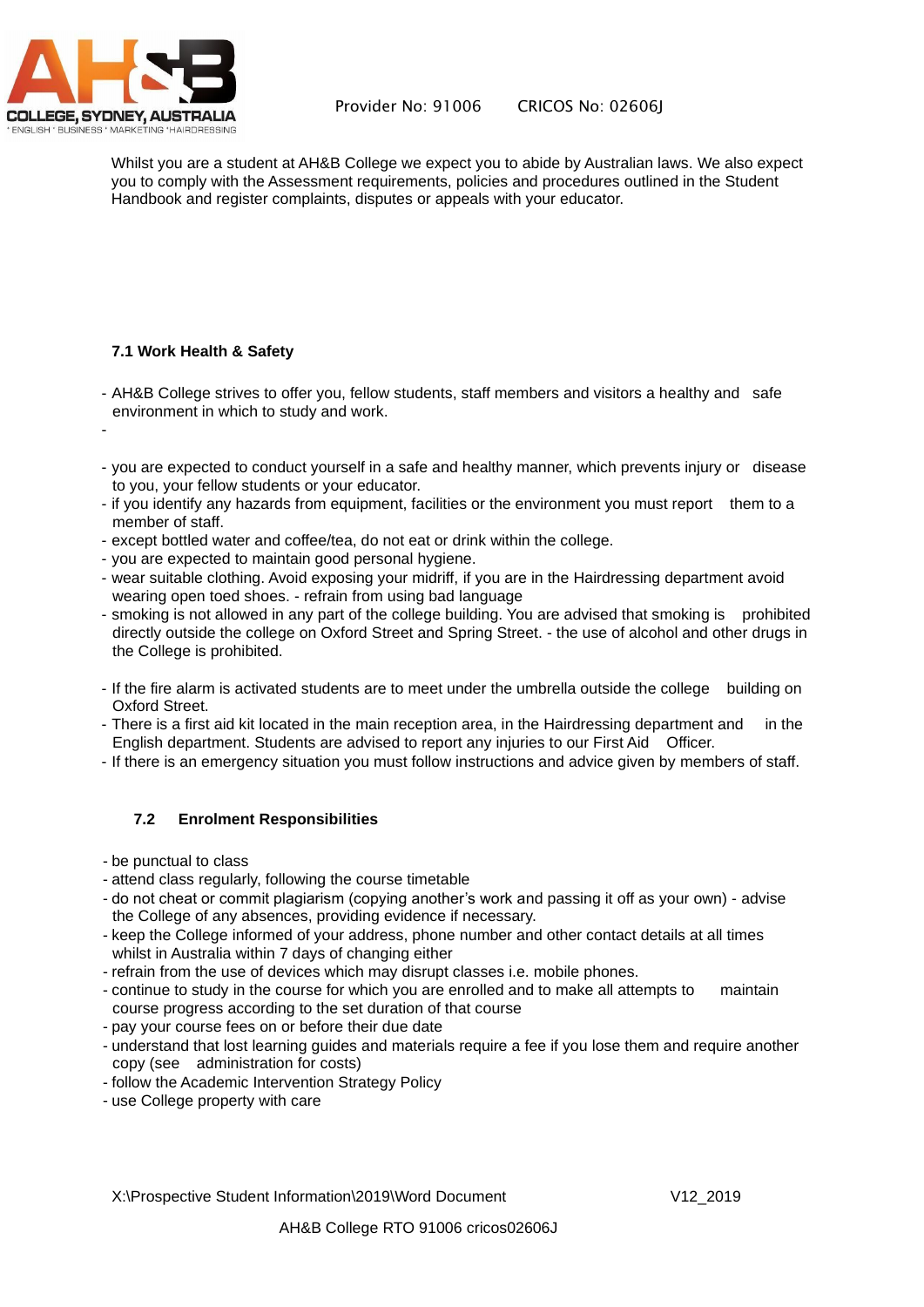

#### **7.3 Bullying and Harassment**

- do not discriminate against, or harass, other students, staff or visitors to the College;
- report any discriminatory behaviour, bullying, victimisation or harassment to your educator;
- comply with our policies regarding anti- discrimination, harassment and privacy

#### **7.4 Educator Responsibilities**

AH&B College only employs staff that have suitable and relevant qualifications so that we can give you the best possible education.

Staff responsibilities include:

- identifying your learning needs
- planning and preparing your training sessions
- ensuring equipment use and maintenance is in accordance with WHS requirements
- organising training resources
- delivering competency based training
- preparing for their next discipline or next delivery of UOC data
- supporting your learning
- maintaining records of academic achievement
- evaluating and reviewing training
- ensuring subject matter expertise is current
- ensuring student engagement is achieved through course delivery
- ensuring potential employer satisfaction is optimised
- provide face-to-face feedback to students for all assessment
- record feedback given to student
- recording of information related to student assessment

### **8 Student Information**

#### **8.1 Induction Day**

Induction Day is an an important part of your commencement at AH&B College, You must attend an Induction day, and pay any outstanding Enrolment Fees (\$200) and Material Fees (\$100), before you can begin your course. The full induction day must be attended by any new student to the college, or any continuing student who has not attended a full induction day within the last three months, or have had poor attendance during their previous course.

If the administration team agree that you do not need to attend a full induction you must complete a mini induction before you can begin your new course. A gap fill student is also required to attend a mini induction.

X:\Prospective Student Information\2019\Word Document V13\_2020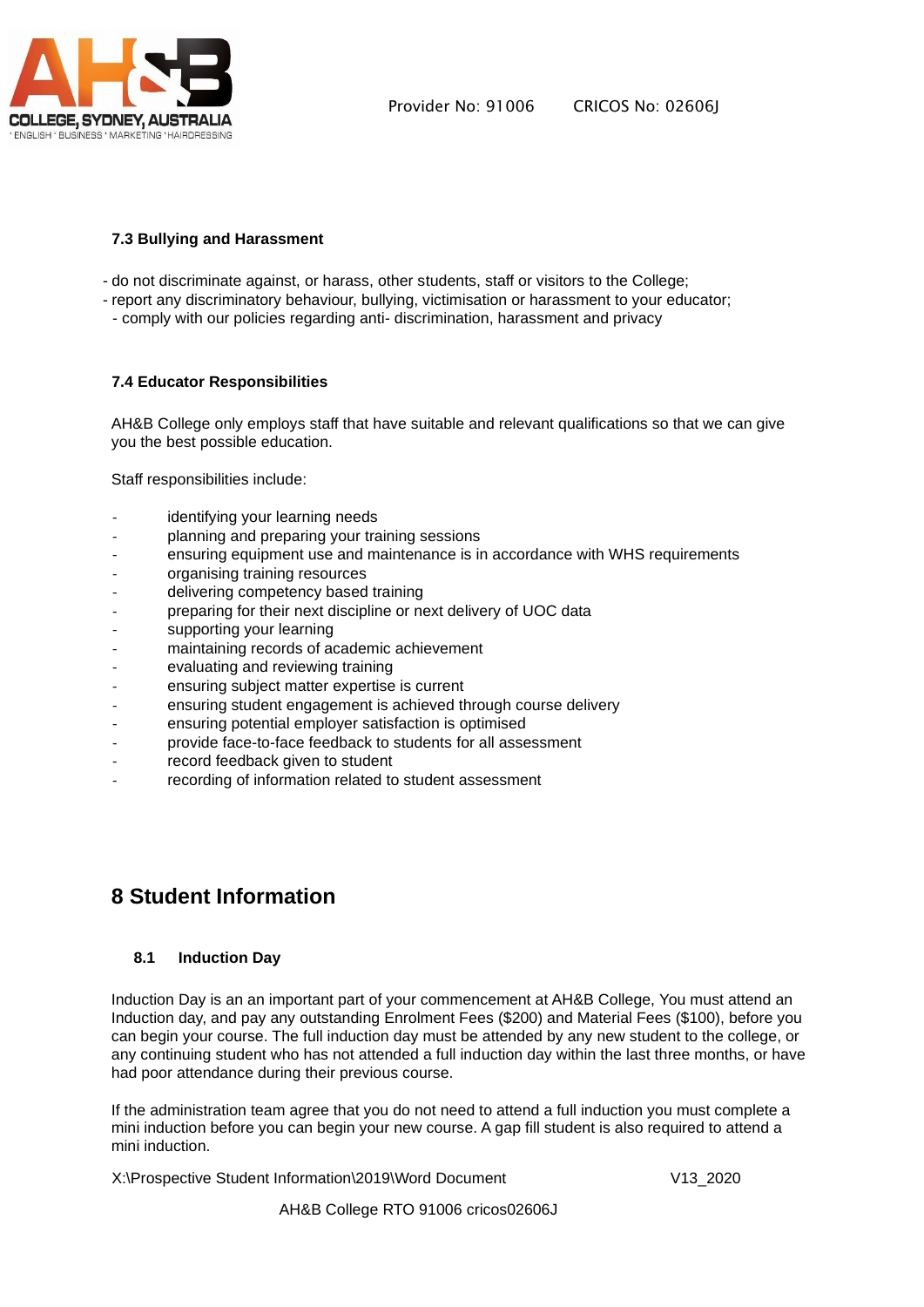

If you do not attend your Induction you will automatically be rescheduled to the following week, and will have to pay the Re-Scheduling Fee (\$150). If you fail to attend three attempts of Induction, then your CoE may be cancelled.

Induction is important as it gives you an opportunity to meet members of staff, including your educator. You find out extra information about how your course operates and are reminded of your rights and responsibilities. You will also be issued with your Student ID Card which gives you access to discounts in many shops and facilities in and around Bondi Junction, and throughout Australia.

#### **8.2 Holidays**

Throughout your course there are scheduled breaks,Please see the College Timetable as well as your Course's Timetable to find out what dates your holidays are. During these holiday periods, students are allowed to work more than 20 hours per week. We encourage you to take advantage of these holidays to: catch up on any course work you may have missed; travel around Australia or neighbouring countries; do some extra paid work. If you have breaks between your CoEs then the same rules apply.

If you wish to go on holiday outside of these dates, then you must inform the Study Coordinator.

The college is closed on public holidays.

#### **8.3 Official documents and letters**

You are advised to keep a copy of your signed Letter of Offer for reference, as well as any receipts of payments. If you lose or misplace any of these the administration team can print you another copy, free of charge.

You may wish to request letters, transcripts or other documents to assist with visa applications, to show your employer or for other services such as joining the library.

If you need any letters, then please ask the administration team who will be happy to assist you.

Documents will not be provided if you owe fees, such as late payment fees or lack of participation breaches.

#### **8.4 Transcripts**

Official transcripts and certification documentation are issued to you, upon completion of your course, within 30 calendar day of you being assessed as being competent in your course. In order for your Certificate and / or transcript to be issued to you, all outstanding fees must be paid. We may not be able to print any certificates if you have not supplied us with you Unique Student Identifier (USI).

Certificates and Statement of Attainments can take up to 10 working days to be printed, once requested.

Certificates and Statements of Attainment will have the Australian Qualification Framework (AQF) and the National Recognised Training (NRT) logo and the words "The units/ modules have been delivered and assessed in English".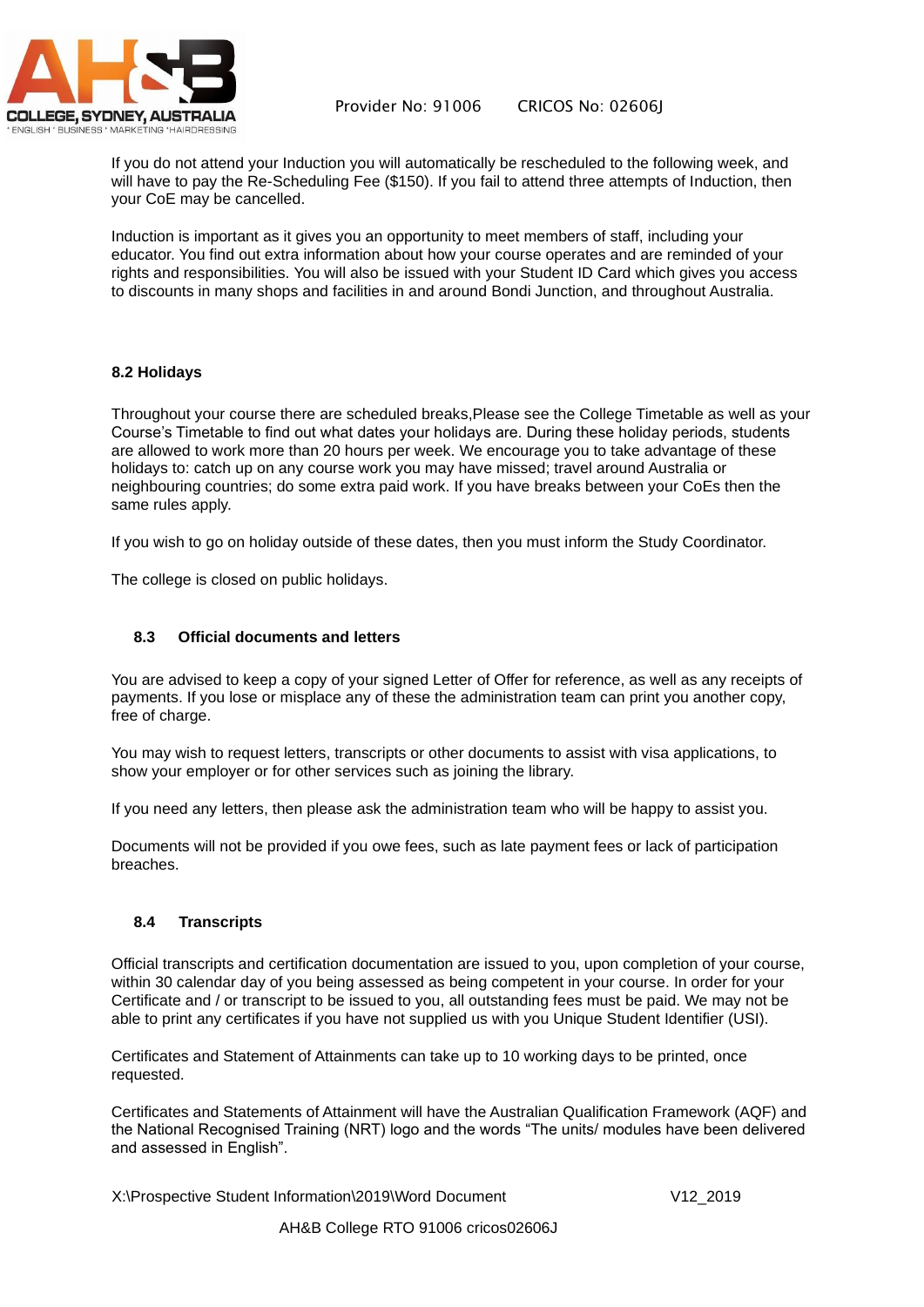

-

#### **8.5 Merits and Breaches**

You can receive merits and breaches throughout your enrolment with AH&B College. Merits are good, breaches are bad.

You will receive a breach (\$25 fine) if your

- payment of fees during your enrolment is late (one breach per day)

- workbook is re assessed for non-participation, as you have not attended college (one breach per week)

However, a breach can be wiped with a merit which can be obtained through a number of different ways:

- extra attendance during a course week
- - attendance during the holidays
- exceptional work (educator's discretion)
- contributions to social media (reviews)
- early payment of fees (2 merits per week that payment is early)
- being a model for our hairdressing students (2 merits per service)

All breaches are waived if you successfully complete your course.

#### **8.6 Student Support**

AH&B College want you to succeed in your course whether that be through learning a new language or by gaining a vocational training qualification. AH&B College provides:

- extra lessons during the course holidays to that you can catch up

- a student support system whereby you get one on one help from an educator

- extra study periods

#### **8.7 Extra Fees and Charges**

| <b>Description</b>                                                      | Fees/Charges       |
|-------------------------------------------------------------------------|--------------------|
| Student identification card                                             | \$0                |
| Re-issue student identification card                                    | \$20.00            |
| Student letter (family invitation, letter, etc.)                        | From \$40.00 (POA) |
| Academic Track Record (re-issue) or Academic Transcript                 | \$50.00            |
| Course COE print out                                                    | No charge          |
| COE amendments                                                          | \$250.00           |
| Enrolment fee (Payable on enrolment start date directly to the College) | \$200.00           |
| Next day Certificate service fee                                        | \$200.00           |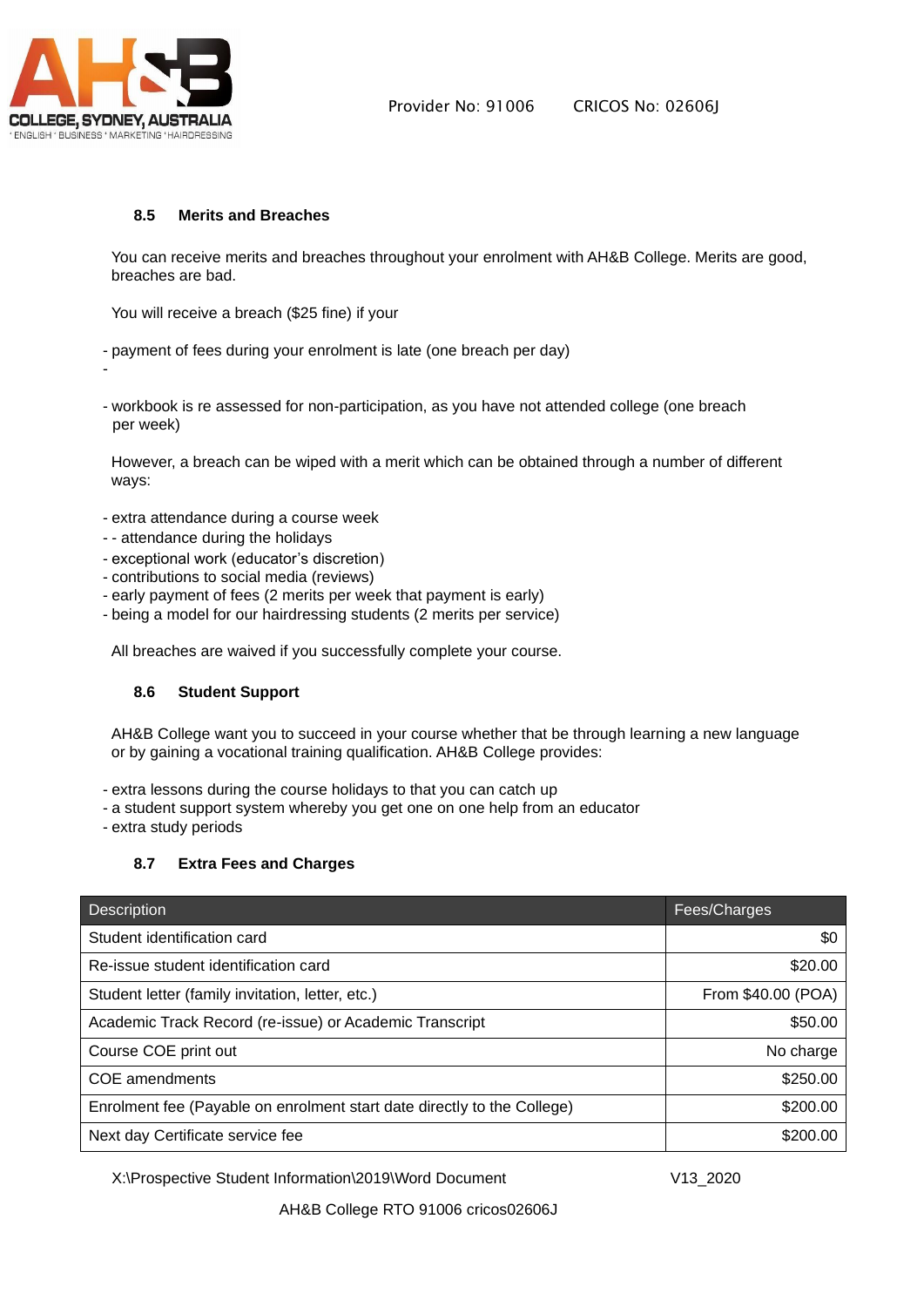

| Materials Fee (Payable on each course start date directly to the College)          | \$100.00                                        |
|------------------------------------------------------------------------------------|-------------------------------------------------|
| Application for RPL                                                                | \$300.00                                        |
| Re-issue of Certificate or Statement of Attainment                                 | \$100.00                                        |
| Re-issue of Course completion letter                                               | \$50.00                                         |
| Recommencement of course after withdrawal (re-enrolment)                           | \$300.00                                        |
| Workbooks                                                                          | No charge                                       |
| Workbook replacement (if lost)                                                     | Depending on discipline                         |
| Report                                                                             | \$20.00                                         |
| Late payment fee                                                                   | \$25 per day                                    |
| Re-assessment of Workbook fee for Lack of Participation                            | \$25.00                                         |
| Re-assessment fee for UCA (final assessment)                                       | \$50.00                                         |
| English Placement Test (*No charge if placement test is conducted at the College*) | \$50                                            |
| Misbehaviour                                                                       | <b>AH&amp;B College</b><br>discretion           |
| Tuition support                                                                    | Fees upon enquiry                               |
| Deferment/suspension of studies Administration Fee                                 | \$300                                           |
| Re-attempt Failed Unit of Competency                                               | $$300 - $500$                                   |
| Salon experience//Study tour (per 20 hr week; per Student)                         | \$500                                           |
| Induction Re-scheduling fee                                                        | \$150                                           |
| Local Postage                                                                      | \$20                                            |
| <b>International Postage</b>                                                       | \$40                                            |
| <b>International Student Admin Transfer Fee</b>                                    | \$50                                            |
| Plagiarism (severe)                                                                | \$300 or suspension (no<br>release & reporting) |

# **9 College Facilities**

#### **9.1 Onsite**

AH&B College offer a variety of services and facilities onsite. These include:

- free Wi- Fi

- photocopying (10c per page)
- scanning (10c per page)
- English Placement Tests
- Library
- free laptop use in class (please check availability)
- access to STA Travel deals
- X:\Prospective Student Information\2019\Word Document V12\_2019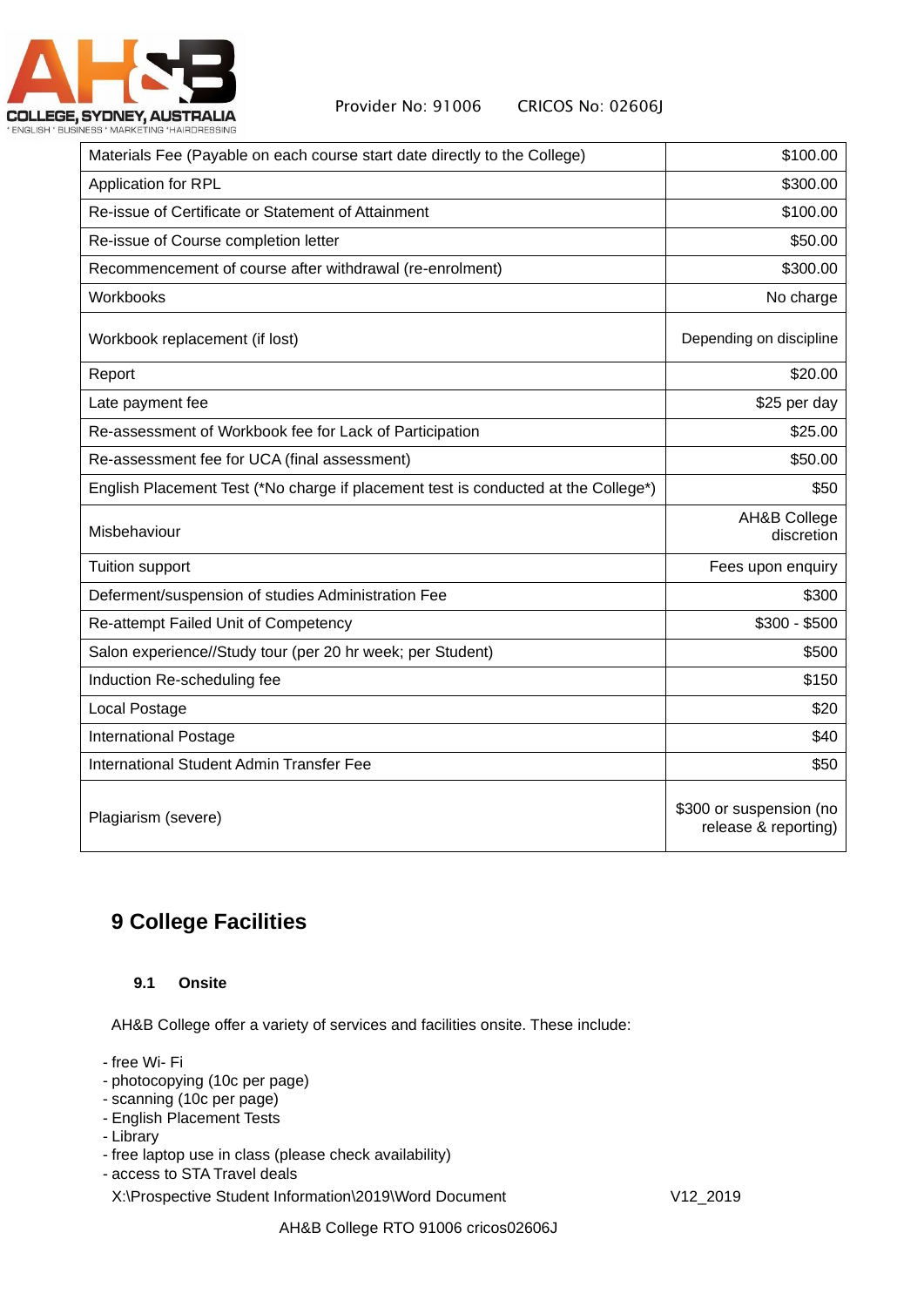

#### **9.2 Bondi Junction**

AH&B College is situated in the heart of Bondi Junction close to many amenities.

Services:

- [Waverley Library](http://www.waverley.nsw.gov.au/)
- [Justice of the Peace](http://www.jp.nsw.gov.au/)
- [Services NSW](https://www.service.nsw.gov.au/)
- [Centrelink](https://www.humanservices.gov.au/individuals/centrelink)

Entertainment:

- Event Cinema and Moonlight Cinema
- Bondi Beach and other Eastern Suburb beaches
- Westfield Bondi Junction and Eastgate Bondi Junction
- Centennial Park
- restaurants
- bars
- Bondi Junction Village Market
- Sydney Cricket Ground (SCG) and Allianz Stadium

#### **9.3 Social Media**

AH&B College is on social media. To get extra merits students can comment, review and share posts. [Facebook](https://www.facebook.com/ahbcollege/) [a](https://www.facebook.com/ahbcollege/)nd [Instagram](https://www.instagram.com/ahbcollege_91006/) are great ways of seeing what your fellow students are up to. We also post important information about your studies and local events.

#### **9.4 Feedback and Quality Improvement**

AH&B College will collect feedback from you throughout the year. All feedback can be given anonymously and will be treated confidentially. We use the feedback to improve our educational services, therefore we value constructive criticism. Alternatively, you can message the college on Facebook if you have a suggestion.

### **10 Student Welfare**

Student welfare is of the utmost importance to AH&B College. We have our own Student Representative Council (SRC) and member who can give advice of where to get help or if you just need a chat. We also have a Welfare Officer, Sharon, who can offer guidance and counselling. Anything said to our Welfare Officer will be treated in confidentiality, although the College may use information to monitor your welfare. Educators and administration staff are always available to listen and help you.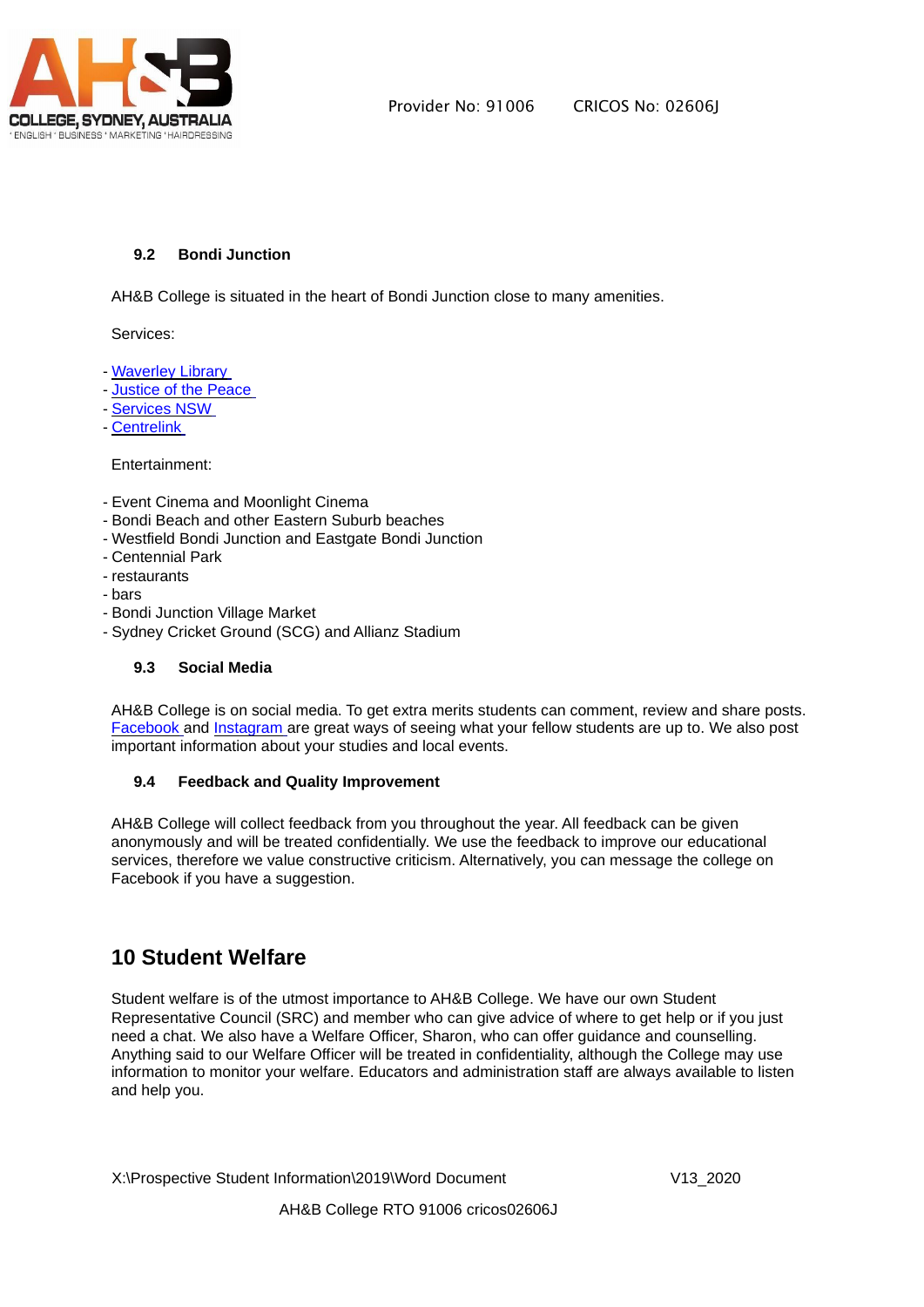

Provider No: 91006 CRICOS No: 02606J

If you need to speak to somebody at the College then you can contact our Student Contact Officer at Reception, who will be able to assist you with any problems who can assist you or direct you to an outside agency who can help.

We also recommend looking at [https://www.studyinaustralia.gov.au/,](https://www.studyinaustralia.gov.au/) as well as our own [Student](file://///AHBSVR/Data/Prospective%20Student%20Information/2018/GENERAL%20INFORMATION/Student%20Survival%20Kit%20V11_062018.pdf) [Survival](file://///AHBSVR/Data/Prospective%20Student%20Information/2018/GENERAL%20INFORMATION/Student%20Survival%20Kit%20V11_062018.pdf)  [Kit.](file://///AHBSVR/Data/Prospective%20Student%20Information/2018/GENERAL%20INFORMATION/Student%20Survival%20Kit%20V11_062018.pdf) 

#### **10.1 Critical Incidents**

Unfortunately, there are extraordinary and unexpected events that can cause traumatic reactions. We all react differently to such incidents which include:

- missing friends and family members
- natural disasters
- domestic violence or physical and emotional abuse
- death to a family member
- terrorist attack

Should an incident occur the College has implemented a procedure to protect your wellbeing. You should report to a member of staff that you feel comfortable confiding with. You can speak on condition of anonymity. The staff member will encourage you to seek counselling from our Welfare Officers, or an external body (such as [beyond](https://www.beyondblue.org.au/) blu[e\).](https://www.beyondblue.org.au/) The Welfare Officer, and/or your educator, will monitor and check that you are receiving the help and assistance that you need.

All incidents are recorded on the Critical Incident Register.

#### **10.2 English support**

Students who are enrolled on our VET courses may request additional support for English. Students are able to access our English department and other staff members for assistance with their Assessments Please speak to a member of our administration team, who will give you guidance

### **11 Life in Australia**

#### **11.1 Overseas Student Health Care (OSHC)**

All students are required to have OSHC. AH&B College work alongside Allianz to organise this, alternatively you can use a [price comparison website.](https://oshcaustralia.com.au/en) Your OSHC must be organised before you apply for your student visa

#### **11.2 Websites**

Immigration:

- [Home Affairs](https://www.homeaffairs.gov.au/) - [Student Document Checklist](https://www.homeaffairs.gov.au/trav/visa-1/500-)
- [USI](https://www.usi.gov.au/)